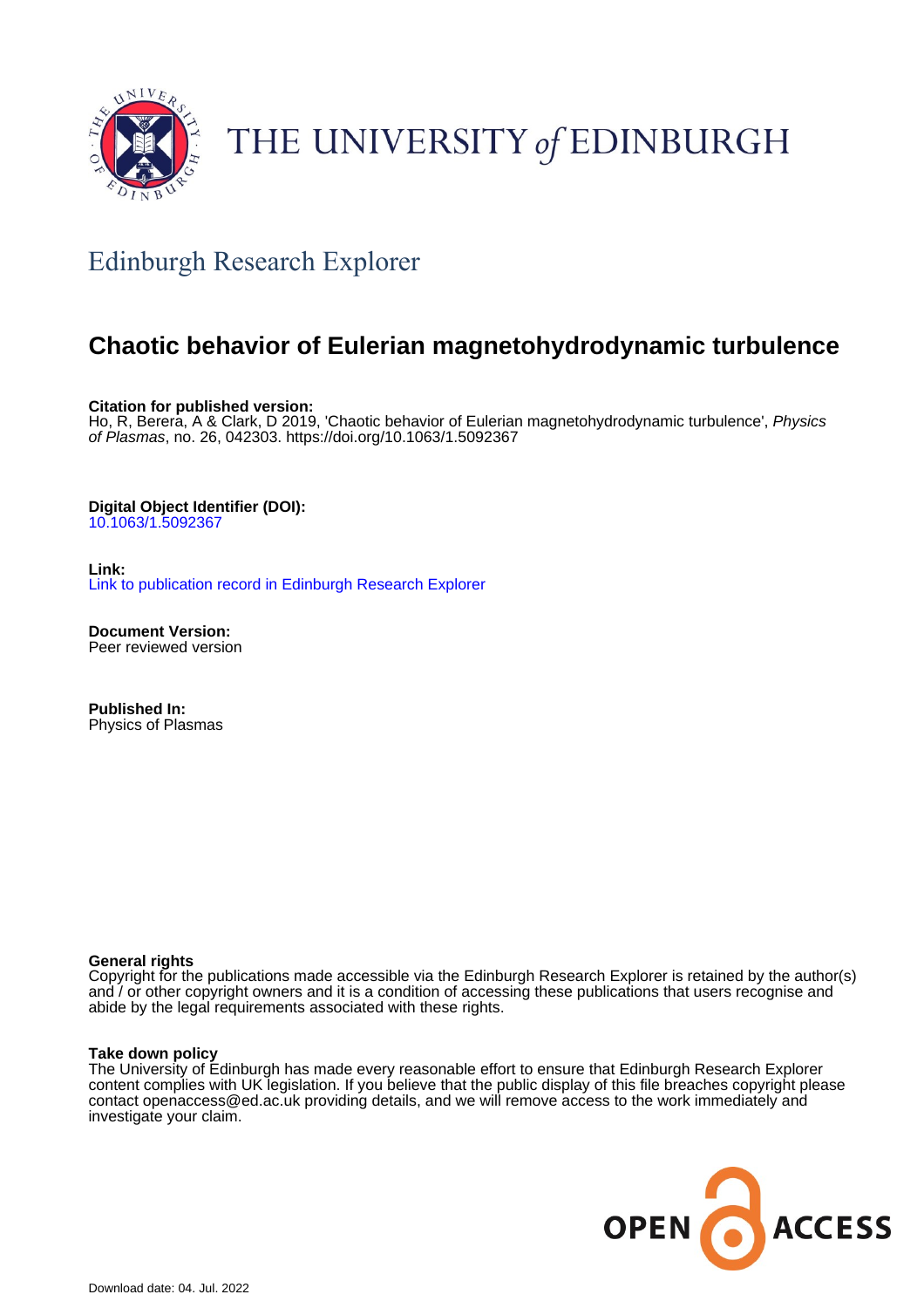#### This manuscript was accepted by Phys. Plasmas. Click here to see the version of record. haotic [behavior of Eulerian magnetohydrodynamic turbulence](http://dx.doi.org/10.1063/1.5092367)

Richard D. J. G. Ho,  $1, a)$  Arjun Berera,  $1, b)$  and Daniel Clark<sup>1</sup> *SUPA, School of Physics and Astronomy, University of Edinburgh,*

*JCMB, King's Buildings, Peter Guthrie Tait Road, Edinburgh EH9 3FD, United Kingdom*

(Dated: 28 March 2019)

We study the chaotic properties of a turbulent conducting fluid using direct numerical simulation in the Eulerian frame. The maximal Lyapunov exponent is measured for simulations with varying Reynolds number and magnetic Prandtl number. We extend the Ruelle theory of hydrodynamic turbulence to magnetohydrodynamic turbulence as a working hypothesis and find broad agreement with results. In other simulations we introduce magnetic helicity and these simulations show a diminution of chaos, which is expected to be eliminated at maximum helicity. We also find that the difference between two initially close fields grows linearly at late times, which was also recently found in hydrodynamics. This linear growth rate is found to be dependent on the dissipation rate of the relevant field. We discuss the important consequences this linear growth has on predictability. We infer that the chaos in the system is totally dominated by the velocity field and connect this work to real magnetic systems such as solar weather and confined plasmas.

#### I. INTRODUCTION

Turbulence displays chaotic dynamics. A small change in initial conditions will result in a large difference in the state at later times, with this difference growing exponentially. This exponential growth of error puts limits on the predictability of the system, and understanding these limits is important for forecasting the evolution of fluids governed by turbulence. Turbulence, or its underlying equations, is interesting from a dynamical systems point of view. In this context, it is just another dynamical system of which we wish to know the chaotic properties.

In homogeneous isotropic turbulence (HIT), recent results have shown a relationship between the Reynolds number, Re, and the maximal Lyapunov exponent, λ, for chaos in an Eulerian (considering the difference between two fields) description<sup>1,2</sup> consistent with theoretical predictions by Ruelle<sup>3,4</sup>. In these simulations, two initially close fields were evolved concurrently and their difference quantified. Surprisingly, a limit was found on the growth of this difference which is proportional to the dissipation rate.

This paper presents analysis of a set of simulations of magnetohydrodynamic (MHD) turbulence, also known as hydromagnetic turbulence. This is the first analysis of chaos in MHD turbulence in an Eulerian context. Within this first analysis, we produce a dataset for chaotic behavior in MHD in the range of Prandtl number that is comparable to all the simulation data to date on MHD spectra. The analysis of these simulations and presentation of the data from them is the main work of this paper. We develop a working hypothesis that the level of chaos primarily depends on quantities dependent on the velocity field only. This hypothesis is found to show reasonable consistency with the results from our simulations. There is room for further theoretical consideration but that is beyond the scope of this paper which is only focussed on the measurements of the Lyapunov exponents. Our simulations

also show a growth limit analogous to that in hydrodynamics, but for MHD the value of this limit differs for the magnetic versus velocity fields.

The evolution of an uncharged fluid is described by the Navier-Stokes equation, whilst the evolution of an electrically conducting fluid is described by the MHD equations. The incompressible MHD equations are

$$
\overline{\partial_t} \mathbf{u} = -\frac{1}{\rho} \nabla P - (\mathbf{u} \cdot \nabla) \mathbf{u} + \mathbf{v} \Delta \mathbf{u} + \frac{1}{\rho} (\nabla \times \mathbf{b}) \times \mathbf{b} , \qquad (1)
$$

$$
\partial_t \mathbf{b} = (\mathbf{b} \cdot \nabla) \mathbf{u} - (\mathbf{u} \cdot \nabla) \mathbf{b} + \eta \Delta \mathbf{b} , \ \nabla \cdot \mathbf{u} = \nabla \cdot \mathbf{b} = 0 , \quad (2)
$$

with velocity field  $u$ , magnetic field  $b$ , density  $\rho$ , pressure *P*, viscosity *v*, and magnetic diffusivity  $\eta$ . Like the Navier-Stokes equations which they modify, they also display turbulence<sup>5</sup>.

In the equations above, the incompressible assumption is made. In many real world applications, such as at laboratories and space plasma systems, the incompressible assumption is made merely for convenience, and it is known that compressible effects can be of importance. As well, there may be complications from the reduced MHD limit, where there are very large guide magnetic fields $6,7$ . The velocity perpendicular to the guide field is incompressible, but the parallel component can be far from incompressible, and in fact sound waves can play an important role<sup>8</sup>. However, as the simulations analysed in this paper use the incompressible MHD equations, they are presented here in the above form.

The MHD equations contain three ideal inviscid invariants which should hold within the inertial range. These are total energy, magnetic helicity, and magnetic cross helicity. The magnetic helicity, although not positive definite, can undergo an inverse transfer from the small to large length scales $9,10$ . This transfer itself is considered to not be a proper cascade since it vanishes in the limit of infinite magnetic Reynolds number<sup>11</sup>. Whilst these are the invariants for HIT, other invariants, which can be important, may exist and depend on the geometric configuration.

The literature investigating the intersection of MHD and chaos is sparse. The relative dispersion of charged particles is predicted to grow exponentially for intermediate times

a)Electronic mail: richard.ho@ed.ac.uk

b)Electronic mail: ab@ph.ed.ac.uk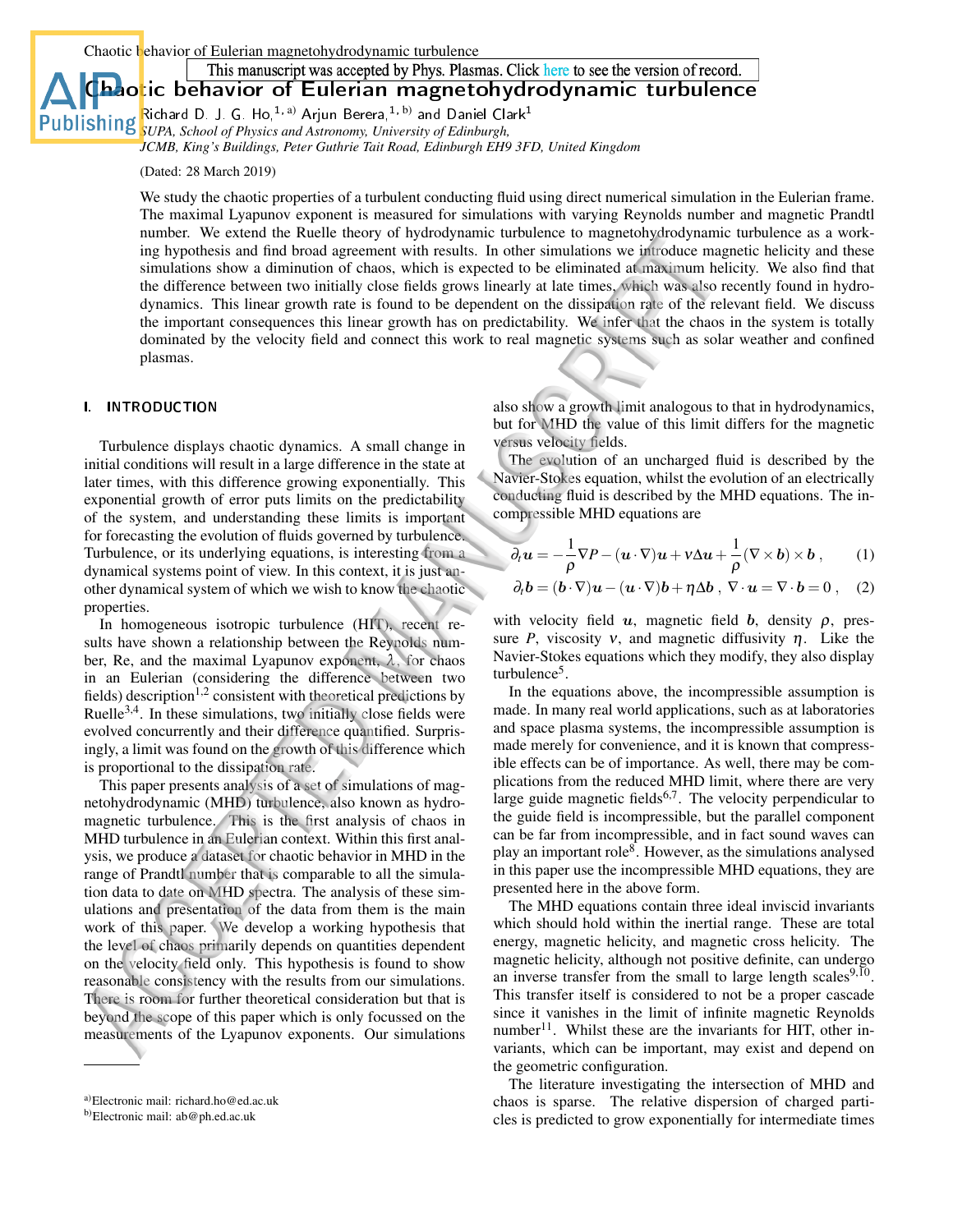they are initially close<sup>12,13</sup>. The technique of extracting a Lyapunov-exponent spectrum from a time series<sup>14</sup> has Publistinging lied to experimental data from an undriven plasma system<sup>15</sup>. Use of this technique reveals a transition from quasiperiodicity to chaos and allows the evaluation of the Lyapunov spectrum. In solar physics, a low dimensional attractor is suggested to be responsible for the data seen in pulsation events of solar radio emissions<sup>16</sup>. Shell models of turbulence applied to MHD with Pr  $\sim$  1 have found<sup>17</sup> that the maximal Lyapunov exponent obeys  $\lambda \sim v^{-1/2}$ . Later results for turbulent models of Navier-Stokes found a similar scaling18, which is roughly the scaling found in  $DNS<sup>1</sup>$ .

> MHD turbulence has a wide variety of applications, from turbulence in the solar wind<sup>19,20</sup>, accretion disks<sup>21,22</sup>, and the interstellar medium23,24. A lot of work in MHD turbulence has looked at magnetic reconnection at small scales, where compression enters as an important effect as well<sup>25,26</sup>. The effect of chaos on these physical systems should be understood, and could give new understanding of the dynamics.

> The relationship between MHD and chaos is also interesting from the viewpoint of predictability. Just as it is important to quantify the predictability of weather forecasts to understand the time horizons over which a prediction can be considered accurate, it is important to understand the predictability of forecasts where the governing equations are the MHD equations, such as in space weather<sup>27</sup>, solar physics<sup>28</sup>, and high latitude ground magnetic fields<sup>29</sup>. For instance, much effort is put into understanding solar flares, a phenomena governed by the MHD equations, because of the damage they can cause to artificial satellites and thus global communications<sup>30</sup>. Whilst HIT is an ideal description of turbulence, it nonetheless should represent the behaviour of a turbulent system far from boundaries or at small scales. The work here may have practical use in these situations but also in tokamak reactors and fusion research where boundaries are present. More generally, establishing measures of chaos in turbulent fluids provides another probe alongside spectra for understanding the behavior of such complex systems.

> The paper is organized as follows: Section I A extends the Ruelle prediction for hydrodynamic turbulence to MHD. Section II describes the code used and method for calculating Lyapunov exponents from the simulations. Section III goes over the results of the simulations and Section IV discusses implications of the results and application to other systems.

### A. Working hypothesis for λ in MHD

In a chaotic system, for two states which initially differ by separation  $\delta_0$ , this separation will grow as  $\delta(t) \sim \delta_0 \exp(\lambda t)$ , where  $\lambda$  is the maximal Lyapunov exponent. For fluid turbulence, this separation can either be particle positions within a Lagrangian description, or a measure of the difference between two fields within an Eulerian description. According to the theory of Ruelle<sup>3</sup>, the maximal Lyapunov exponent for Navier-Stokes turbulence is given by

$$
\lambda \sim \frac{1}{\tau} \,,\tag{3}
$$

where  $\tau = \sqrt{v/\varepsilon_k}$  is the Kolmogorov microscale time and  $\varepsilon_k$ the kinetic dissipation. The argument used by Ruelle requires the existence of an inertial range in order to justify the existence of a characteristic exponent which is dependent only on the dissipation. Ruelle's arguments made no assumption about the frame of reference, so are equally applicable to both the Eulerian and Lagrangian descriptions. The exact relation between the Eulerian and Lagrangian descriptions for many quantities is unknown or very difficult to determine, but for application to this work of Ruelle this does not seem to be a major issue. In hydrodynamic turbulence this relation becomes

$$
\lambda \sim \frac{1}{T_0} Re^{\alpha} \,, \tag{4}
$$

where  $T_0 = L/u$  is the large eddy turnover time,  $Re = uL/v$ is the Reynolds number, *u* is the rms velocity, and *L* the integral length scale, The Kolmogorov theory predicts that  $\alpha = 0.5^{4,31}$ . Intermittency corrections predict that  $\alpha \lesssim 0.5$ . However, DNS results have shown that, in an Eulerian description,  $\alpha \gtrsim 0.5^{1,2,32}$  whilst in a Lagrangian description  $\alpha \lesssim 0.5^{33}$ . These DNS results also show a corresponding behaviour for  $\lambda \tau$  which either rises (for  $\alpha > 0.5$ ) or falls (for  $\alpha$  < 0.5) with Re.

We now look at how Ruelle's arguments can be extended to MHD. For this, observe that in the MHD evolution equations, Eq. (1), there is only a direct non-linearity for the velocity field itself. In contrast, the magnetic field is only indirectly non-linear via the velocity field. As such, we predict that the chaos due to the velocity field is dominant over that for the magnetic field. Thus, the Ruelle prediction, which relates the Lyapunov exponent to the smallest timescale<sup>3</sup>, should only need to be modified slightly. We hypothesise that it depends on the smallest timescale that is itself dependent only on velocity field quantities. Thus we argue that the Ruelle prediction that  $\lambda \sim \sqrt{\varepsilon_k/v}$ , where  $\varepsilon_k$  is the kinetic dissipation, should also hold for MHD in an Eulerian sense. This prediction that  $\lambda \sim v^{-1/2}$  is also backed up by the findings of shell models of turbulence mentioned previously $17,18$ .

Although we expect the chaos to be dominated by the velocity field quantities, we cannot rule out that the magnetic field could strongly affect the chaos. Indeed, in Section III B, we find that an increase in magnetic helicity, a quantity which only depends on the magnetic field, decreases the level of chaos in the system. A similar effect might happen if there were a particularly strong alpha effect<sup>34</sup>.

In extending findings of Eulerian chaos in hydrodynamics to MHD, there are other complications that must be tested, such as whether  $\lambda \tau$  has any dependence on Re or Pr =  $v/\eta$ , the magnetic Prandtl number. Pr is known to have important effects on dissipation rates and the presence of inverse spectral transfer<sup>35</sup>. This paper relies on this previous foundational work.

Results from DNS simulations suggest that the ratio of <sup>ε</sup>*<sup>k</sup>* and  $\varepsilon_b$  (where  $\varepsilon_b$  is the magnetic dissipation) depends on the Prandtl number according to the relationship  $\varepsilon_k/\varepsilon_b \sim \text{Pr}^{q35,36}$ where *q* depends on the presence of helicity in the system with  $q > 0$  and so  $\varepsilon_k$  should become totally dominant over  $\varepsilon_b$ . In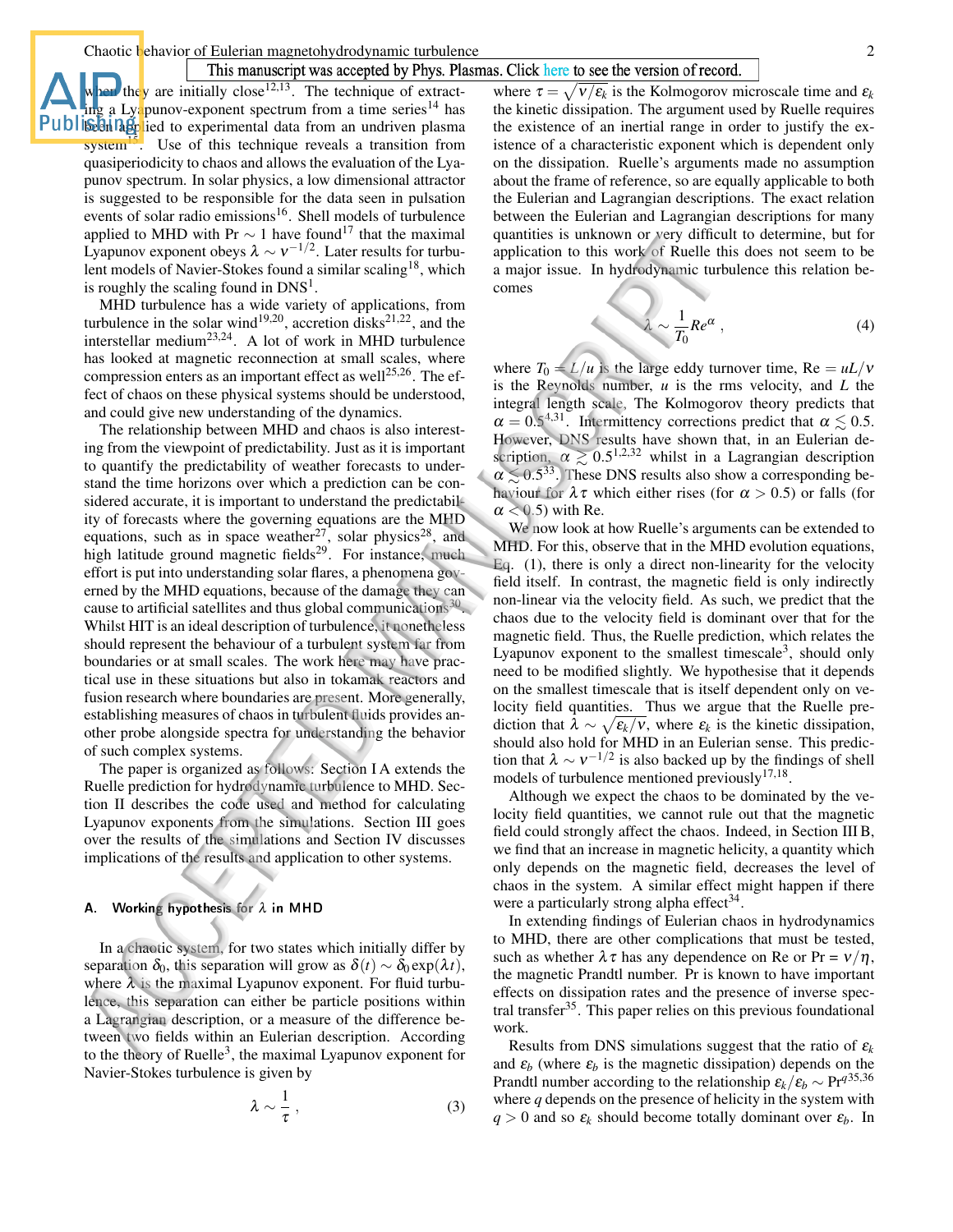This manuscript was accepted by Phys. Plasmas. Click here to see the version of record. hydrodynamics the growth rate of error is limited by  $\varepsilon^{1,2}$ . This tay carry over to MHD, and the specific dependence on either **Publis biliges** eds to be tested. These are examined in Section III.

#### II. DIRECT NUMERICAL SIMULATION

We performed direct numerical simulations of forced HIT on the incompressible MHD equations using a fully de-aliased pseudo-spectral code in a periodic cube of length  $2\pi$  with unit density. An external forcing function *f* was applied to maintain energy in the system. The code and forcing are fully described  $\overline{in}^{37-39}$  and summarized here. The field is initialised with a set of random variables following a Gaussian distribution with zero mean. The initial kinetic and magnetic energy spectra were  $E_{b,\mu}(k,t=0) = Ak^4 \exp(k^2/(2k_0)^2)$ , where  $k_0 = 5$  is the peak wave number.

The primary forcing used was an adjustable helicity forcing, fully described in  $39$ . In this forcing, a helical basis composed of eigenvectors of the curl operator,  $e_1$ ,  $e_2$  is used. These are unit vectors which satisfy  $i\mathbf{k} \times \mathbf{e}_1 = k\mathbf{e}_1$  and  $ik \times e_2 = -ke_2$ . These basis vectors are constructed from a unit vector which is randomised at each time step. The forcing in Fourier space is  $\hat{f}(\mathbf{k},t) = A(\mathbf{k})e_1(\mathbf{k},t) + B(\mathbf{k})e_2(\mathbf{k},t)$ for the forced wave numbers,  $k_f \leq 2.5$ . The co-efficients  $A(k)$ and  $B(\mathbf{k})$  can be controlled to adjust the helicity of the forcing (either kinetic helicity if the velocity field were forced, or magnetic helicity if the magnetic field were forced).

In all simulations, only the velocity field was forced except those in Section III B. The co-efficients  $A(\mathbf{k})$  and  $B(\mathbf{k})$  were chosen such that no kinetic helicity was injected into the system. The magnetic helicity was roughly zero although it was not directly controlled in these simulations as described in<sup>39</sup>. In the simulations used in Section III B, only the magnetic field was forced. When the magnetic field was forced,  $A(\mathbf{k})$ and  $B(\mathbf{k})$  were chosen in order to control the magnetic helicity. The necessary benchmarking for the simulations has been done in<sup>35</sup>. This benchmarking included making sure that all simulations were fully resolved in both fields. This was key in allowing greater confidence in the accuracy of the final results presented in this paper.

To measure the chaotic properties of the fields, the following procedure was used. After a statistically steady state was reached, a copy of evolved fields  $u_1$  and  $b_1$  were made. At one time point, these fields were perturbed by adding a white noise to them of size  $\delta_0$ , creating fields  $u_2$  and  $b_2$ . This introduced a difference between the fields, with both sets of fields then evolved independently. The difference spectra  $E_{ud}(k,t)$ and  $E_{bd}(k,t)$  were defined as

$$
E_{ud}(k,t) = \frac{1}{2} \int_{|\mathbf{k}|=k} dk |\hat{\mathbf{u}}_1(\mathbf{k},t) - \hat{\mathbf{u}}_2(\mathbf{k},t)|^2 , \qquad (5)
$$

$$
E_{bd}(k,t) = \frac{1}{2} \int_{|\mathbf{k}|=k} dk |\hat{\mathbf{b}}_1(\mathbf{k},t) - \hat{\mathbf{b}}_2(\mathbf{k},t)|^2 , \qquad (6)
$$

with the difference energies being  $E_{ud}(t) = \int_0^\infty d k E_{ud}(k,t)$ , and  $E_{bd}(t) = \int_0^\infty dk E_{bd}(k,t)$ . The wave number dependence of the spectra,  $E_{ud}(k)$  and  $E_{bd}(k)$ , were similar to those found in pure hydrodynamics and similar to each other<sup>1</sup>.

The maximal Lyapunov exponent of the fields could be obtained by looking at the difference between the two fields. We model the growth of  $E_{ud}(t)$  and  $E_{bd}(t)$  by an exponential with  $E_{ud}(t) \sim \exp(2\lambda_u t)$  and  $E_{bd}(t) \sim \exp(2\lambda_b t)$ . In our simulations we found that the exponential growth of both difference energies was the same and occurred with approximately the same rate, and so  $\lambda_u \approx \lambda_b$  for all runs. For reference this is termed the direct method and all  $\lambda$  quoted in this paper are found using this method, except when explicitly stated otherwise.

As a way to cross-check our main method, we also use another common approach, finite time Lyapunov exponents (FTLEs)<sup>40</sup>. This method does the following: At a time  $\delta t$ after the initial perturbation, and at every subsequent time interval of δ*t* the field is rescaled according to the rule

$$
u_2 \to u_1 + \left(\frac{\delta_0}{\delta_u}\right) (u_2 - u_1) , \qquad (7)
$$

$$
b_2 \to b_1 + \left(\frac{\delta_0}{\delta_b}\right) (b_2 - b_1) \ . \tag{8}
$$

Here  $\delta_u = \delta_b = \sqrt{2E_{ud} + 2E_{bd}} = \delta$ . For each time interval an FTLE,  $\gamma$ , was defined

$$
\gamma = \frac{1}{\delta t} \ln \left( \frac{\delta}{\delta_0} \right) . \tag{9}
$$

The FTLE method Lyapunov exponent,  $\lambda_F$ , is the average of these γ.

The FTLE method was used as a check on the direct method. The time over which the  $\lambda_F$  were averaged was not very long due to simulation restrictions, however, they did agree broadly with the other method and allowed us to be more sure of the validity of the results. If we kept  $\delta_u = \delta_b$ as coming from the union of the two fields, none of the results were qualitatively changed if the FTLE method was used as opposed to the direct method, and the quantitative changes were small. The averaging procedure of the FTLE method tends to produce more stable results, but at the same time this averaging may miss features such as the long term linear behavior. However, it is the most effective tool to use to test against the direct method we are using.

#### III. RESULTS

#### A. Re and Pr Dependence

We computed the dependence of the Lyapunov exponent  $\lambda$ on Re and Pr by measuring  $\lambda$  for a systematic grid of forced simulations. We use the adjustable helical forcing to force the velocity field only with zero kinetic helicity injected for a set of parameters of v and  $\eta$ , which vary independently from 0.01 to 0.0003125. We have computed a very large dataset in which Re varies from 50 to 2000, and Pr varies from 1/32 to 32. The values of forcing resulted in a total dissipation  $\varepsilon_t = \varepsilon_k + \varepsilon_b$  of *≃* 0*.*1. A full table of simulation parameters is shown in Table I. The set of simulations analysed in this section are the same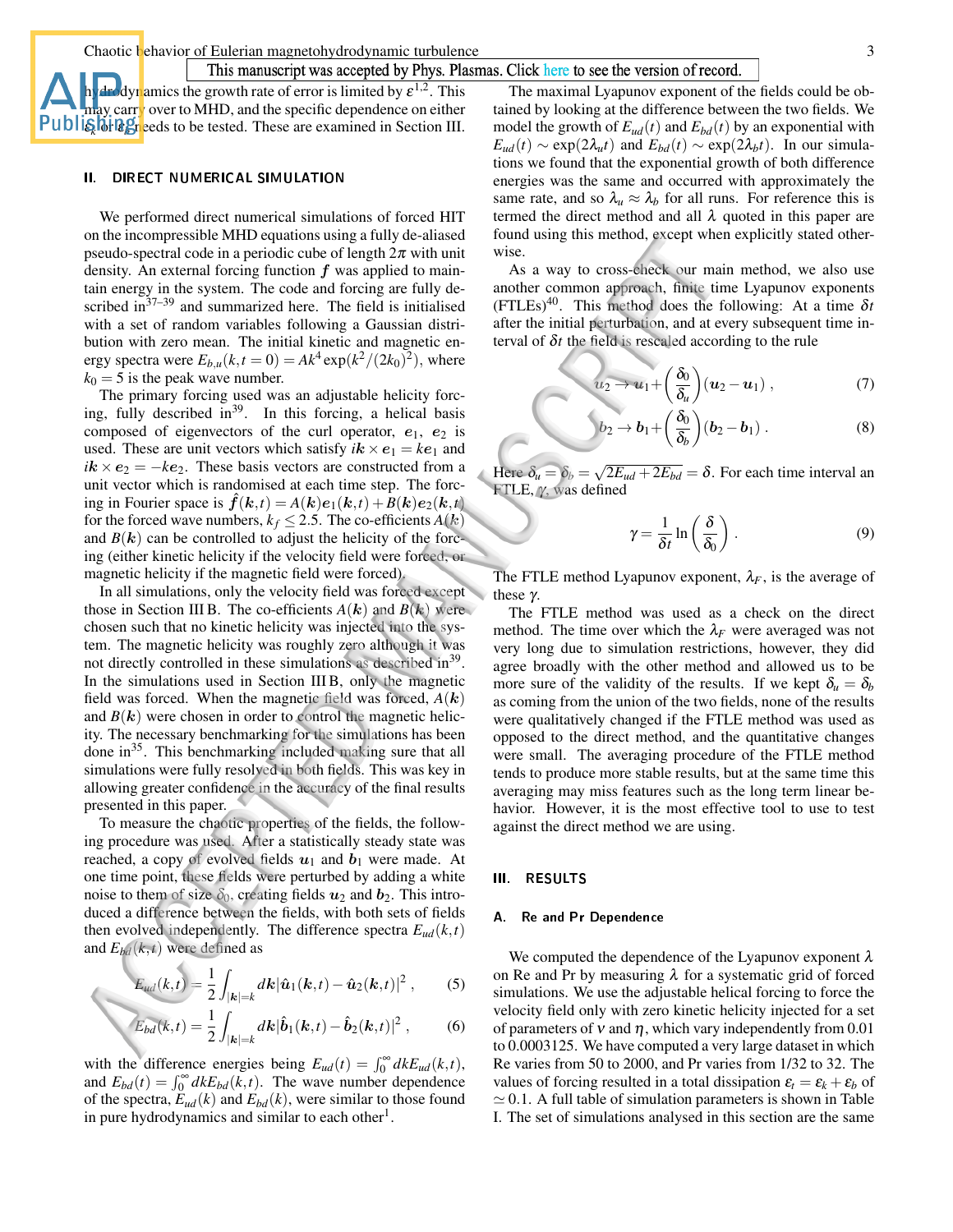Chaotic behavio[r of Eulerian magnetohydrodynamic turbulence](http://dx.doi.org/10.1063/1.5092367) 4 and 4 and 4 and 4 and 4 and 4 and 4 and 4 and 4 and 4 and 4 and 4 and 4 and 4 and 4 and 4 and 4 and 4 and 4 and 4 and 4 and 4 and 4 and 4 and 4 and 4 and 4 and

#### This manuscript was accepted by Phys. Plasmas. Click here to see the version of record.

**hose** used for the main results of  $35$ . These results may or may not be affected by the onset of dynamo action, but sys-Publishing wing dynamo action have been shown to be chaotic in the past<sup>41</sup>. Specifically, if dynamo action is present or not, the degree of chaos may be changed. However, the presence or absence of dynamo action is a further complication to the system and this extra effect would overcomplicate the results. As such, the effect of dynamo action on the simulations will not be addressed in any further context in the present paper. The effect of dynamo action on the degree of chaos should be a further area of study.

> After a statistically steady state was reached,  $\lambda$  was measured using the direct method. A grid of viscosities and diffusivities is shown in Table II. The value quoted at each grid point is the corresponding  $\lambda$ . What is seen very easily in the table is that those simulations with very low Pr (in the bottom left corner of the table) have much higher  $\lambda$  than the high Pr simulations, which is also seen using the FTLE method. However, for a fixed Re the Lyapunov exponent does not always decrease with increasing Pr. Given the present database, a clear trend associated with Prandtl number is not evident and more data is needed to confirm or not whether kinetic dominance results in more chaotic dynamics.



FIG. 1. Lyapunov exponent  $\lambda$  as a function of Re at different fixed values of Pr. Pr = 1 data is solid gray (red) circles,  $Pr = 1/4$  data is empty black downward triangles,  $Pr = 4$  data is solid black upward triangles. The dashed black line is the best fit for the  $Pr = 1$  data.

We now compare the dependence of  $\lambda$  on Re for MHD to that from hydrodynamics. Recall that the relation in hydrodynamics is predicted to be as given Eq. (4). The data in Table II can be split by Prandtl number and then the dependence  $\lambda T_0 \sim \text{Re}^{\alpha}$  is calculated separately. This is shown for  $Pr = 1/4, 1, 4$  in Fig. 1. The dashed line is the best fit for Pr = 1, where  $\alpha = 0.43 \pm 0.09$  (the FTLE method produced an equivalent result within one standard deviation).

One might wonder whether there is any dependence of  $\lambda$ on Pr. This question can be addressed by performing a fit of  $\lambda T_0 \sim \text{Re}^{\alpha}$  for each Pr in turn. To do this, the data for each Pr was approximated as following Eq. (4), giving a different exponent as a function of Pr,  $\alpha = f(\text{Pr})$ . This is equivalent to saying that  $\alpha$  in Eq. (4), which is 0.53 in Navier-Stokes turbulence<sup>1</sup> (or *∼*0.64 in other simulations<sup>2,32</sup>), depends on the Prandtl number as

$$
\lambda \sim \frac{1}{T_0} Re^{f(\text{Pr})}, \qquad (10)
$$

where  $f(Pr)$  is some function of the Prandtl number, attaining roughly  $1/2$  at Pr = 1. A plot of  $f(\Pr)$  is shown in Fig. 2. The solid black line shows a power law behaviour  $(0.39 \pm 0.09)$ Pr<sup>0.47±0.10</sup>, whilst the dashed (green) line shows a constant  $\alpha = 0.53$ . This will be discussed further below but these results show our data is consistent with there being no functional dependence of  $\alpha$  on Pr.



FIG. 2. We approximate  $\lambda \sim Re^{f(P_r)}/T_0$ , for individual Pr and then plot  $f(\Pr)$ . Solid line is 0.39  $Pr^{0.47}$ , dashed line is 0.53. The fit is log-log, and so the errors, though they look large, especially at lower Pr, are not great in absolute value.



FIG. 3. The inverse Kolmogorov time  $1/\tau$  and  $\lambda$ , solid (green) line is fit for MHD data, dashed black line is fit for hydrodynamics<sup>1</sup>. Pr = 1 data is solid gray (red) circles, Pr *<* 1 data is empty black downward triangles, Pr *>* 1 data is solid black upward triangles. The inset shows no clear Re dependence.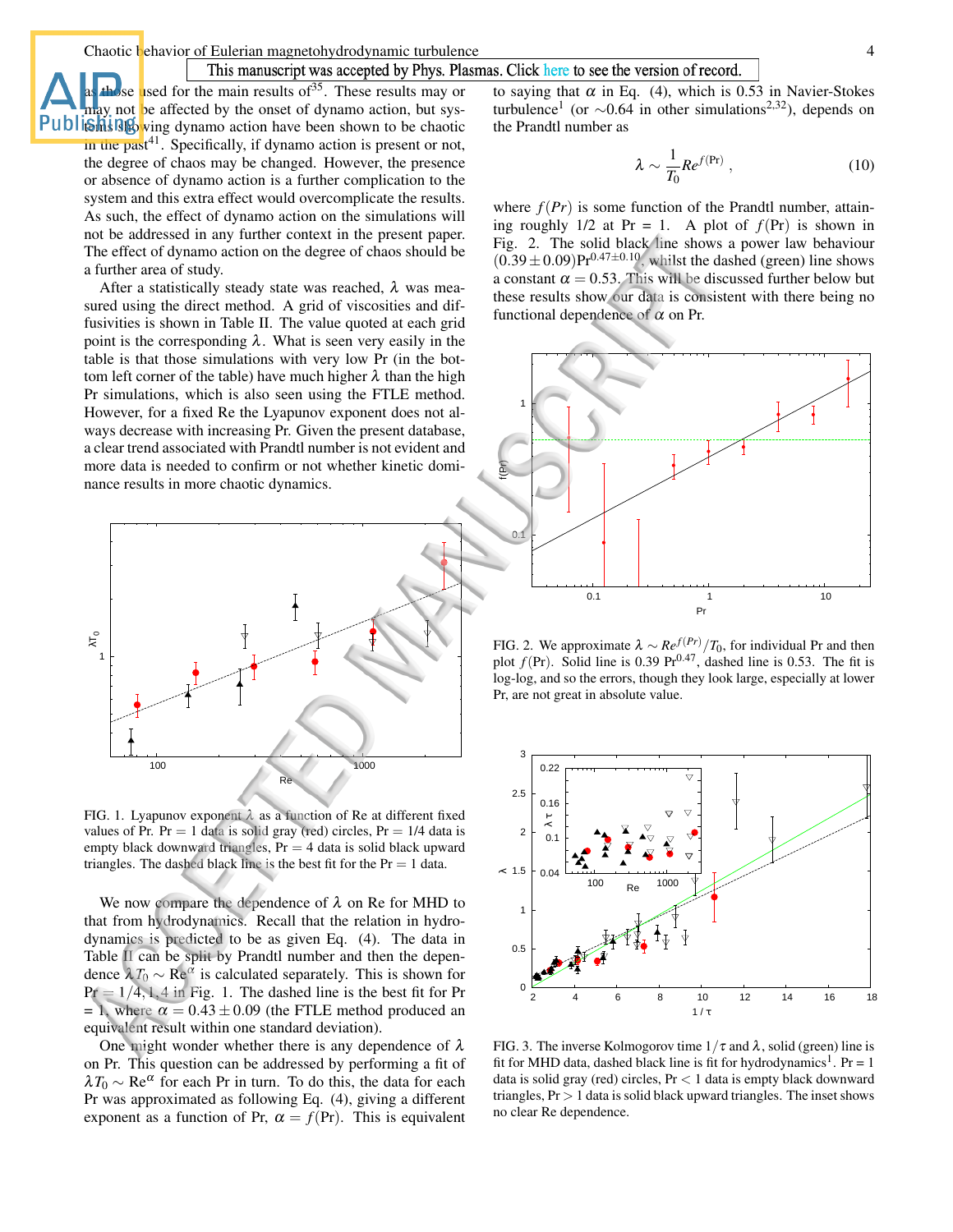Chaotic behavio[r of Eulerian magnetohydrodynamic turbulence](http://dx.doi.org/10.1063/1.5092367) 5 5

#### This manuscript was accepted by Phys. Plasmas. Click here to see the version of record.

**TABLE I.** Simulation parameters, N is grid size, v viscosity, Pr magnetic Prandtl number,  $\varepsilon_k$  kinetic dissipation, Re Reynolds number,  $\lambda$  $\arg\{x\}$   $\log\{1\}$   $\arg$  apunov exponent,  $\sigma_{\lambda}$  standard deviation on  $\lambda$ ,  $T_0$  large eddy turnover time,  $\tau$  kinetic Kolmogorov microscale time,  $k_{max}\eta_k$  the **resolution.** For 1024<sup>3</sup> simulations,  $k_{max} = 340$ , for 512<sup>3</sup> simulations,  $k_{max} = 169$ ,  $\eta_k = (v^3/\epsilon_k)^{1/4}$ . A further discussion on the resolution of these simulations can be found in  $35$ . The data is publically available online<sup>42</sup>.

| $N^3$    | v         | Pr               | $\mathcal{E}_k$ | Re               | λ     | $\sigma_{\lambda}$ | $T_0$ | τ     | $k_{max} \eta_k$ |
|----------|-----------|------------------|-----------------|------------------|-------|--------------------|-------|-------|------------------|
| $1024^3$ | 0.0003125 | 1/32             | 0.0990          | 1990             | 2.590 | 0.403              | 1.746 | 0.056 | 1.42             |
| $1024^3$ | 0.0003125 | 1/16             | 0.0423          | 2093             | 2.403 | 0.360              | 1.866 | 0.086 | 1.72             |
| $1024^3$ | 0.0003125 | 1/8              | 0.0240          | 2167             | 0.920 | 0.141              | 2.072 | 0.114 | 2.03             |
| $1024^3$ | 0.0003125 | 1/4              | 0.0217          | 2052             | 0.593 | 0.091              | 2.257 | 0.120 | 2.08             |
| $1024^3$ | 0.0003125 | 1/2              | 0.0267          | 2073             | 0.651 | 0.099              | 2.744 | 0.108 | 1.98             |
| $1024^3$ | 0.0003125 | $\mathbf{1}$     | 0.0352          | 2473             | 1.169 | 0.319              | 2.667 | 0.094 | 1.84             |
| $1024^3$ | 0.000625  | 1/16             | 0.1114          | 1104             | 1.912 | 0.296              | 1.653 | 0.075 | 2.33             |
| $1024^3$ | 0.000625  | 1/8              | 0.0588          | 1078             | 1.392 | 0.205              | 1.808 | 0.103 | 2.73             |
| $1024^3$ | 0.000625  | 1/4              | 0.0303          | 1112             | 0.560 | 0.058              | 2.149 | 0.144 | 3.22             |
| $1024^3$ | 0.000625  | 1/2              | 0.0305          | 1137             | 0.696 | 0.100              | 2.314 | 0.143 | 3.22             |
| $1024^3$ | 0.000625  | 1                | 0.0332          | 1119             | 0.535 | 0.082              | 2.535 | 0.137 | 3.15             |
| $1024^3$ | 0.000625  | 2                | 0.0393          | 1010             | 0.708 | 0.100              | 2.685 | 0.126 | 3.02             |
| $512^3$  | 0.00125   | $\overline{1/8}$ | 0.0616          | $\overline{552}$ | 0.839 | 0.119              | 2.007 | 0.142 | 2.26             |
| $512^3$  | 0.00125   | 1/4              | 0.0530          | 607              | 0.659 | 0.100              | 1.982 | 0.154 | 2.34             |
| $512^3$  | 0.00125   | 1/2              | 0.0367          | 604              | 0.420 | 0.056              | 2.410 | 0.185 | 2.57             |
| $512^3$  | 0.00125   | 1                | 0.0324          | 586              | 0.342 | 0.049              | 2.749 | 0.196 | 2.65             |
| $1024^3$ | 0.00125   | $\overline{c}$   | 0.0359          | 518              | 0.380 | 0.067              | 2.792 | 0.187 | 5.19             |
| $1024^3$ | 0.00125   | 4                | 0.0425          | 470              | 0.592 | 0.094              | 3.104 | 0.172 | 4.98             |
| $512^3$  | 0.0025    | 1/4              | 0.0755          | 267              | 0.655 | 0.093              | 1.975 | 0.182 | 3.60             |
| $512^3$  | 0.0025    | 1/2              | 0.0502          | 313              | 0.406 | 0.060              | 2.353 | 0.223 | 3.99             |
| $512^3$  | 0.0025    | 1                | 0.0433          | 296              | 0.352 | 0.052              | 2.523 | 0.240 | 4.14             |
| $512^3$  | 0.0025    | $\overline{c}$   | 0.0371          | 295              | 0.294 | 0.041              | 2.942 | 0.260 | 4.31             |
| $1024^3$ | 0.0025    | 4                | 0.0432          | 253              | 0.234 | 0.050              | 3.037 | 0.241 | 8.34             |
| $1024^3$ | 0.0025    | 8                | 0.0436          | 274              | 0.465 | 0.068              | 3.215 | 0.239 | 8.32             |
| $512^3$  | 0.005     | 1/2              | 0.0815          | 154              | 0.359 | 0.054              | 2.155 | 0.248 | 5.95             |
| $512^3$  | 0.005     | $\mathbf{1}$     | 0.0539          | 155              | 0.321 | 0.042              | 2.564 | 0.305 | 6.60             |
| $512^3$  | 0.005     | $\overline{c}$   | 0.0429          | 144              | 0.240 | 0.031              | 2.828 | 0.341 | 6.98             |
| $512^3$  | 0.005     | 4                | 0.0414          | 142              | 0.203 | 0.028              | 3.095 | 0.347 | 7.04             |
| $1024^3$ | 0.005     | 8                | 0.0467          | 139              | 0.320 | 0.046              | 3.289 | 0.327 | 13.75            |
| $1024^3$ | 0.005     | 16               | 0.0499          | 110              | 0.346 | 0.062              | 3.298 | 0.317 | 13.53            |
| $512^3$  | 0.01      | 1                | 0.0820          | 80.7             | 0.224 | 0.030              | 2.490 | 0.349 | 9.99             |
| $512^3$  | 0.01      |                  | 0.0666          | 73.0             | 0.195 | 0.025              | 2.637 | 0.387 | 10.52            |
| $512^3$  | 0.01      | $\overline{4}$   | 0.0525          | 75.3             | 0.117 | 0.018              | 3.098 | 0.437 | 11.16            |
| $512^3$  | $0.01\,$  |                  | 0.0480          | 67.5             | 0.140 | 0.022              | 3.381 | 0.457 | 11.42            |
| $1024^3$ | 0.01      | 16               | 0.0540          | 60.7             | 0.133 | 0.029              | 3.414 | 0.431 | 22.30            |
| $1024^3$ | 0.01      | 32               | 0.0498          | 54.6             | 0.154 | 0.033              | 4.061 | 0.438 | 22.76            |

|                               |  |                               |                                                             |       | $\downarrow$ v   $\eta \rightarrow$   0.01 0.005 0.0025 0.00125 0.000625 0.0003125 |
|-------------------------------|--|-------------------------------|-------------------------------------------------------------|-------|------------------------------------------------------------------------------------|
| 0.01                          |  |                               | $\begin{array}{ l}0.224 & 0.195 & 0.117 & 0.140\end{array}$ | 0.133 | 0.154                                                                              |
| 0.005                         |  |                               | $0.359$ $0.321$ $0.240$ $0.203$                             | 0.320 | 0.346                                                                              |
| 0.0025                        |  | $\parallel$ 0.655 0.406 0.352 | 0.294                                                       | 0.234 | 0.465                                                                              |
| 0.00125 0.839 0.659 0.420     |  |                               | 0.342                                                       | 0.380 | 0.592                                                                              |
| 0.000625 1.912 1.392 0.560    |  |                               | 0.696                                                       | 0.535 | 0.708                                                                              |
| $0.0003125$ 2.590 2.403 0.920 |  |                               | 0.593                                                       | 0.651 | 1.169                                                                              |

TABLE II. Maximal Lyapunov exponent  $\lambda$  for forced simulations with corresponding  $v$  and  $\eta$ .

Alternative to the above comparison between hydrodynamics and MHD, we can directly test the relation <sup>λ</sup> *∼* 1*/*τ, which is our extension of the Ruelle prediction to MHD. This comparison is shown in Fig. 3 and is split according to Pr.  $Pr =$ 1 data is solid gray (red) circles, Pr *<* 1 data is empty black downward triangles, and Pr *>* 1 data is solid black upward triangles. The inset shows  $\lambda \tau$  against Re, and has no clear dependent trend. Meanwhile, the main data shows broad agreement that  $\lambda \sim 1/\tau$ , although there is an offset which may be related to the possibility that the onset of chaos in the system only occurs after a certain level of turbulence is reached. The  $Pr = 1$  data is not noticeably different in trend compared to the Pr *̸*= 1 data. As such, the relation <sup>λ</sup> *∼* 1*/*<sup>τ</sup> should not be dependent on just being at  $Pr = 1$  but holds away from that point also. In the figure, the solid (green) line shows the best fit to the data, whilst the dashed black line shows the relationship between  $\lambda$  and  $1/\tau$  for hydrodynamics found in<sup>1</sup>. By eye, the relationship from pure hydrodynamic turbulence is not notice-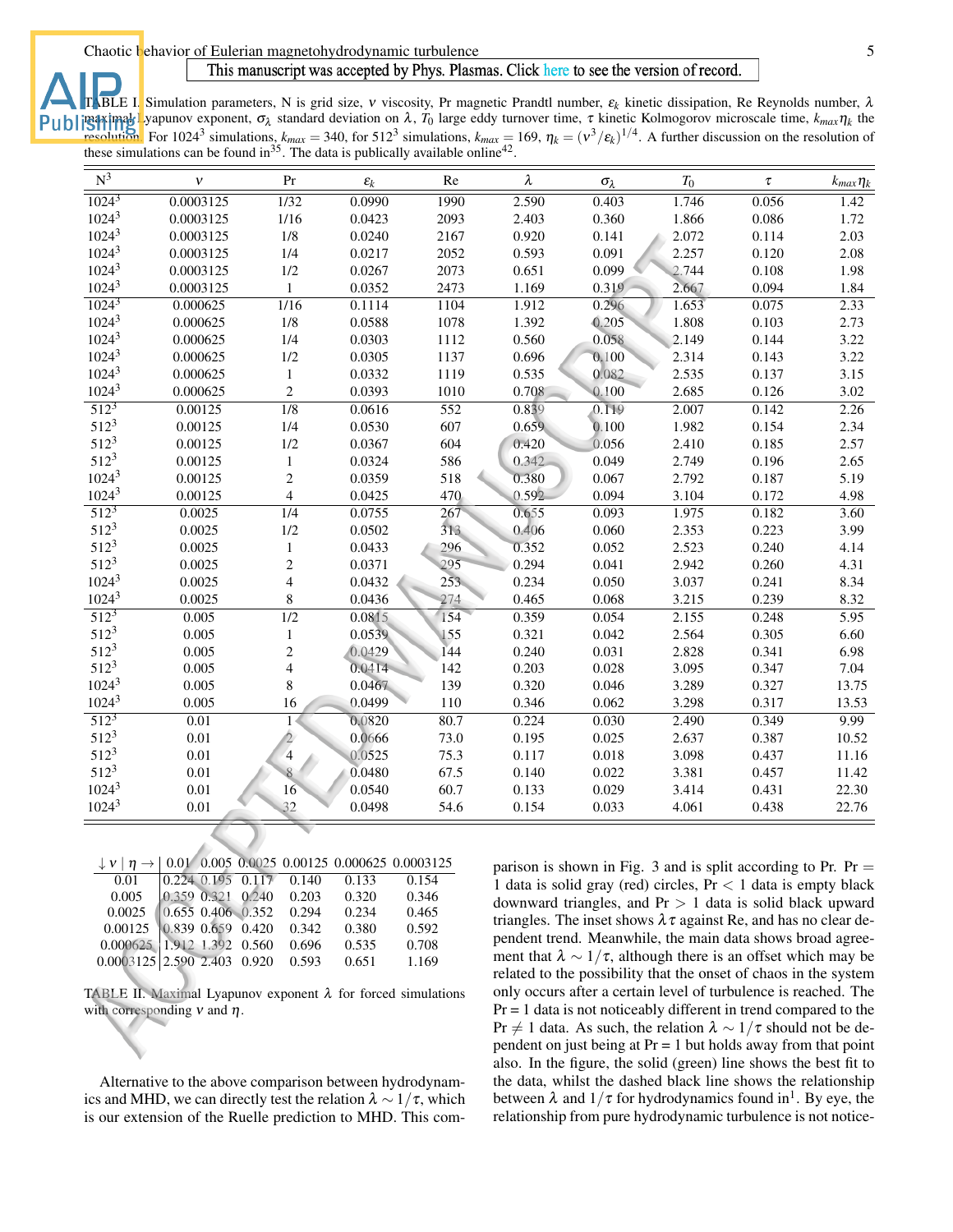by worse than that of the fit to actual MHD simulations. Although the data is noisy, this noise appeared in both the Published and FTLE methods of measuring the Lyapunov exponent. As such, we expect that this noise is an inherent issue with MHD turbulence as opposed to a measurement issue. The noise may arise from the more complicated dynamics of MHD. Specifically, although total magnetic helicity sums to zero, there are likely regions of opposite magnetic helicity which can reduce the chaos and such regions do not totally go away. The data for the higher  $\lambda$  in MHD is noisier (in general at higher Re) than for hydrodynamics, whilst for low Re the data is comparatively clear. However, it seems that the chaos is entirely dependent on the chaos due to the velocity field as also shown by the results from removing the Lorentz force later in the paper. The results for higher  $\lambda$  have greater variance than for lower ones. This is probably due to the fact that these higher  $\lambda$  simulations are on the edge of our resolution range.The fit does not weigh these heavily and so they should not overly affect the result. Because of the noise in the data it was beneficial having two separate methods to analyse the data, which gave confidence in our interpretation.

> We now make a comment about the suitability of the prediction  $\lambda T_0 \sim \text{Re}^{\alpha}$  or  $\lambda \sim 1/\tau$ , both of which were assertions for which we offered some arguments but nothing more solid. From our data, we find that  $\lambda \sim 1/\tau$  has a greater predictive quality and also has no explicit Pr dependence. The data is consistent with the idea that any dependence of  $\lambda$  on Pr comes indirectly through its dependence on  $\tau$ .

> Regarding the prediction  $\lambda T_0 \sim \text{Re}^{\alpha}$ , the data for  $\alpha = f(\text{Pr})$ is statistically consistent with there being no dependence on Pr at all. The scaling  $f(\text{Pr}) \sim \text{Pr}^b$  has been used in Fig. 2 simply for illustrative purposes. Fig. 2 shows that any Pr dependence of  $\lambda$  is very unclear. Indeed, on physical grounds, we would expect that we should reach finite values as  $Pr \rightarrow 0$  and Pr *→* ∞, which this fit does not.

> In hydrodynamics, the prediction is that  $\alpha = 1/2$ , but is affected by intermittency corrections to raise it above  $1/2<sup>2</sup>$ . A perfect scaling in MHD of  $1/\tau \propto \text{Re}^{1/2}$  would result in  $f(\text{Pr}) = 1/2$ . From Fig. 2 we see that this is not a good fit to the data. Although both Re and  $\tau$  are based solely on kinetic quantities, Re is most affected by the large scale quantities *u* and *L*, whilst  $\tau$  is most affected by the small scale dissipation. The relative dominance of either will be affected by the Prandtl number, and so we should not expect a perfect scaling  $1/\tau \propto \text{Re}^{1/2}$ , except maybe at some specific Prandtl number. Any theoretical dependence between  $\tau$  and Re in MHD may also need to take account of intermittency corrections, even at  $Pr = 1$ . Thus, although our data is most consistent with <sup>λ</sup> *<sup>∼</sup>* <sup>1</sup>*/*τ, this does not imply a simple relationship <sup>λ</sup> <sup>∝</sup> Re1*/*<sup>2</sup> . This is because the relationship between Re and  $\tau$  in MHD is not the same as in hydrodynamic turbulence.

> If, instead,  $\lambda T_0$  were a function of Rm, we note that Rm<sup>f</sup> =  $Pr^{f}Re^{f}$ , and so the dependence of  $\alpha$  on Pr would be the same. That the results become independent of Pr is similar to results found in<sup>35</sup> for dissipation rates. The dependence  $\lambda \propto \text{Re}^a \text{Pr}^b$ was also tested, but the dependence between the values was less correlated than the simpler relationship  $\lambda \sim 1/\tau$ .

Indeed, if we want to be guided by the principle of univer-

sality, that at sufficiently high Re or Pr we should have only a function of Pr or Re respectively, then such a power law dependence for  $\alpha$  on Pr would be precluded. For example, this universality for dissipation rate was observed in  $36$  and put on a firm footing in fully resolved simulations of MHD in<sup>35</sup>. These simulations show that there is complete dominance of the dissipation by the kinetic dissipation, ie  $\varepsilon_k + \varepsilon_b \simeq \varepsilon_k$  at sufficiently high Prandtl number and Rm. At increasing Rm, the ratio of  $\varepsilon_k/\varepsilon \to 1$ , and depending on the degree of accuracy required, the Lyapunov exponent can be approximated as solely dependent on  $v$  and  $\varepsilon$ , which would be consistent with an extension to MHD of the first Kolmogorov hypothesis of similarity<sup>31</sup>.

Given that there are also many other time scales that could be used, such as the Kolmogorov microscale time for the magnetic field or the large eddy turnover time for the magnetic field, we did check the relationship between these and  $\lambda$  and found none that were better related than  $1/\tau$ . In any case, none of the others had theoretical justification. As such, we suggest that our extension of the Ruelle theory to MHD has the greatest predictive power consistent with our data. This may be due to the nature of the MHD equations themselves. As noted earlier, there is a direct non-linearity in the evolution of *u*, whilst *b* is only non-linear indirectly through the evolution of *u*. There is also an indirect non-linearity of *u* through the evolution of *b*. The direct non-linearity seems to be the most important for the chaos.

Since the exponential growth of  $E_{ud}$  and  $E_{bd}$  had the same exponent, we surmise that if one field becomes sufficiently different, it drags the other one along with it. The data suggests that the difference in *u* drives the difference in *b*. This is backed by the fact that the relationship between  $\lambda$  and  $1/\tau$ for hydrodynamics fits the data. This would be the case if the difference in the magnetic field merely reacts to that in the velocity field, which is the true driver of chaos in the system.

Because  $\lambda$  is dependent on  $\tau$  and not any MHD quantities, we suggest that the direct non-linearity in the velocity field is the most important feature and driver of the MHD chaos. However, in some MHD systems dominated by magnetic reconnection it cannot be precluded that the most important time scale would be the reconnection rate, which becomes independent of *S*, the Lundquist number, for sufficiently high values of *S* <sup>43</sup>. We will not pursue these details in this paper.

#### B. Magnetic helicity

We now test the role that magnetic helicity plays in the chaotic dynamics by adjusting the magnetic helicity in the system. In contrast to the other simulations presented in this paper, in this subsection the simulations had their magnetic field forced to control the magnetic helicity directly. In these simulations, the velocity field was unforced. The introduction of magnetic helicity will affect the mirror symmetry of the simulation and may limit the applicability of HIT in them.

To demonstrate the difference between simulations with and without magnetic helicity, we present the results found in the inset of Fig. 4. The inset shows the response of two pertur-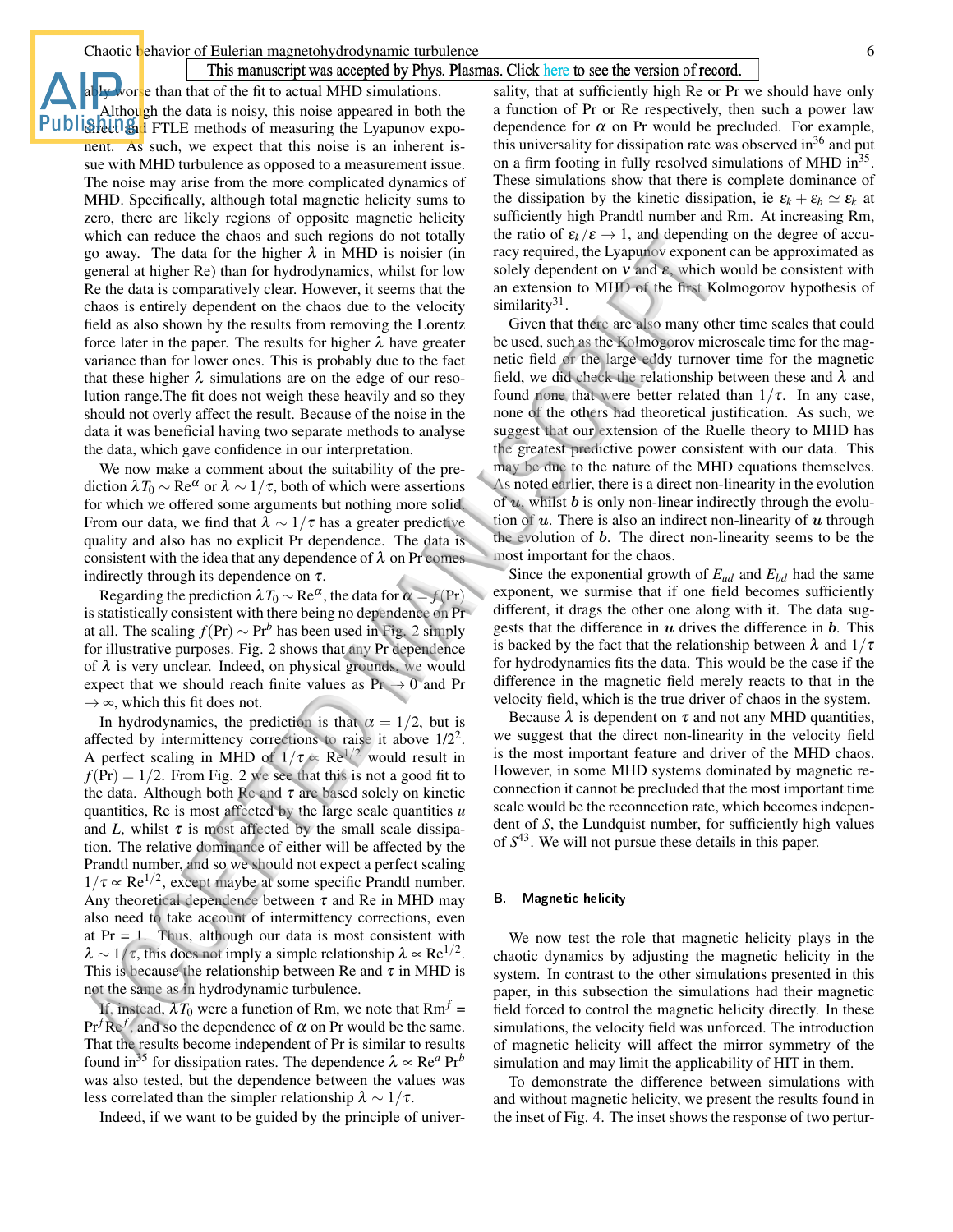**bather** is, one made in a simulation with maximal magnetic hecity, and one made in a simulation with zero magnetic helic-Publish Both simulations are otherwise equivalent with Re ~ 320. In the run without magnetic helicity, there is a regular exponential increase in  $E_d = E_{ud} + E_{bd}$  whilst for the run with maximal magnetic helicity, after the initial perturbation, the two realisations remain close for many large eddy turnovers,  $T_0$ . This effect is rather dramatic and indicates that fully magnetically helical MHD may not be chaotic in the Eulerian sense. Helicity has some organising effect on the fluid<sup>34</sup>. As magnetic helicity increases, the organising effect becomes greater and the chaos diminishes. We believe that the diminution of chaos cannot only be a result of the inverse transfer present in helical MHD. For instance, in two-dimensional hydrodynamics there is an inverse transfer of energy, but still a robust amount of chaos is seen<sup>44</sup>.

> To test the effect of magnetic helicity on chaos more systematically, we run a set of simulations where we vary the relative magnetic helicity,  $\rho_b$ , defined as

$$
\rho_b^2 = \frac{\langle \mathbf{b} \cdot \mathbf{a} \rangle \langle \mathbf{b} \cdot \mathbf{a} \rangle}{\langle \mathbf{b} \cdot \mathbf{b} \rangle \langle \mathbf{a} \cdot \mathbf{a} \rangle},\tag{11}
$$

with vector potential  $\mathbf{b} = \nabla \times \mathbf{a}$ . We do this by injecting magnetic helicity into the system with the adjustible helicity forcing described in $^{39}$ . All simulations were done with hypoviscosity, which took energy out at the large scale (low wave number) to ensure that the simulations did not blow up due to the inverse transfer present with magnetic helicity. After a statistically steady state was reached, including having roughly constant  $\rho_b$ , the FTLE method was used to measure the Lyapunov exponent  $\lambda_F$  The simulations all have Re  $\sim$  120 and Pr  $= 1.$ 

The results of this set of simulations are shown in Fig. 4. What is seen is that increasing  $\rho_b$  does indeed create a diminution of chaos. The data suggest that as  $\rho_b \rightarrow 1$ ,  $\lambda \rightarrow 0$ . Thus, we have assumed a parameter dependence of  $\lambda = \lambda_0 (1 - \rho_b^n)$ , where  $\lambda_0$  is the Lyapunov exponent at  $\rho_b = 0$  and *n* is some fit parameter, here it is equal to  $5.3 \pm 0.8$ . This is shown in gray (blue) in the plot. However, the uncertainty on  $\lambda$  means that many other functional dependencies for  $\lambda$  on  $\rho_b$  are consistent, but these would require  $\lambda \rightarrow 0$  at maximal magnetic helicity. The systematic analysis suggests that as magnetic helicity increases, the Eulerian chaos of the system decreases until it reaches zero at maximal magnetic helicity. This would have important implications for the Eulerian predictability of magnetically helical MHD systems. One might expect that astrophysical systems with large Reynolds numbers should have nearly zero predictability. However, if there is magnetic helicity present, the predictability could be dramatically increased. in helical MHz). For instance, in two-dimensional nyprody-<br>
manics there is an inverse transfer of energy, but still a robust<br>
manics there is an inverse transfer of energy, but still a robust<br>
To test the effect of magne

It has been seen before that magnetic helicity plays an important role in MHD turbulent dynamics. Specifically, even without initial magnetic helicity, the system is attracted to states that are helical and laminar even with a large Re<sup>45</sup>. These Beltrami states have greatly reduced non-linearity<sup>46</sup>. This attractor behaviour is also seen in pure hydrodynamics $47$ , where these laminar states also exist. The laminar states in hydrodynamics are purely attractive, such that once the sys-



FIG. 4. Influence of magnetic helicity on  $\lambda$ . Solid blue line shows  $\lambda = \lambda_0 (1 - \rho_b^{5.3})$ . The inset shows an example of a perturbation made on a helical and non-helical field for Re *∼* 320. The helical field shows a diminution of chaos.

MHD, the helical states can be exited spontaneously, but with a tendency to stay near these states longer as magnetic helicity is increased. This may explain the difference in behaviour of perturbations made in the laminar states in hydrodynamics, where  $E_d$  decays exponentially, and those made here, where  $E_d$  remains roughly constant. In this sense, the MHD simulations act like the hydrodynamic simulations in<sup>1</sup> which have very low Re, but which have still not relaminarized.

#### C. Linear Growth

In hydrodynamic turbulence, there is a limit on the growth rate of  $E_{ud}$ , which eventually seems to grow linearly in time with rate equal to the dissipation rate. This result was found recently in<sup>1</sup> and subsequently confirmed in<sup>2</sup>. We report here for the first time an analogous effect in MHD. This behavior can have important consequences for the predictability of MHD systems with high Pr, such as galactic scale magnetic fields.

To test the dependence of the linear growth rate of *Eud* and *Ebd* on the dissipation rates of each individual field, we ran a series of longer simulations where we varied these dissipation rates indirectly. This was done using a negative damping forcing, which maintained a constant total dissipation rate  $\varepsilon_t = \varepsilon_k + \varepsilon_b$ , where  $\varepsilon_k$  is the dissipation due to the velocity field and  $\varepsilon_b$  is the dissipation due to the magnetic field. This forcing maintained a rougly zero magnetic helicity and is fully described in  $39$ .

A series of three simulations was run with varying magnetic dissipation at fixed Pr = 1. The simulations had  $\varepsilon_b$  = 0*.*0012*,*0*.*036*,* and 0.11, whilst Re = 45, 80, and 120 respectively. The evolution of  $E_{bd}/\varepsilon_b$  for these simulations is shown in Fig. 5. The normalised linear growth rate for all simulations is roughly equal and implies that  $E_{bd} \sim \varepsilon_b t/3$ . The values for  $\varepsilon_b$  used here differ by a factor of 100 so we feel relatively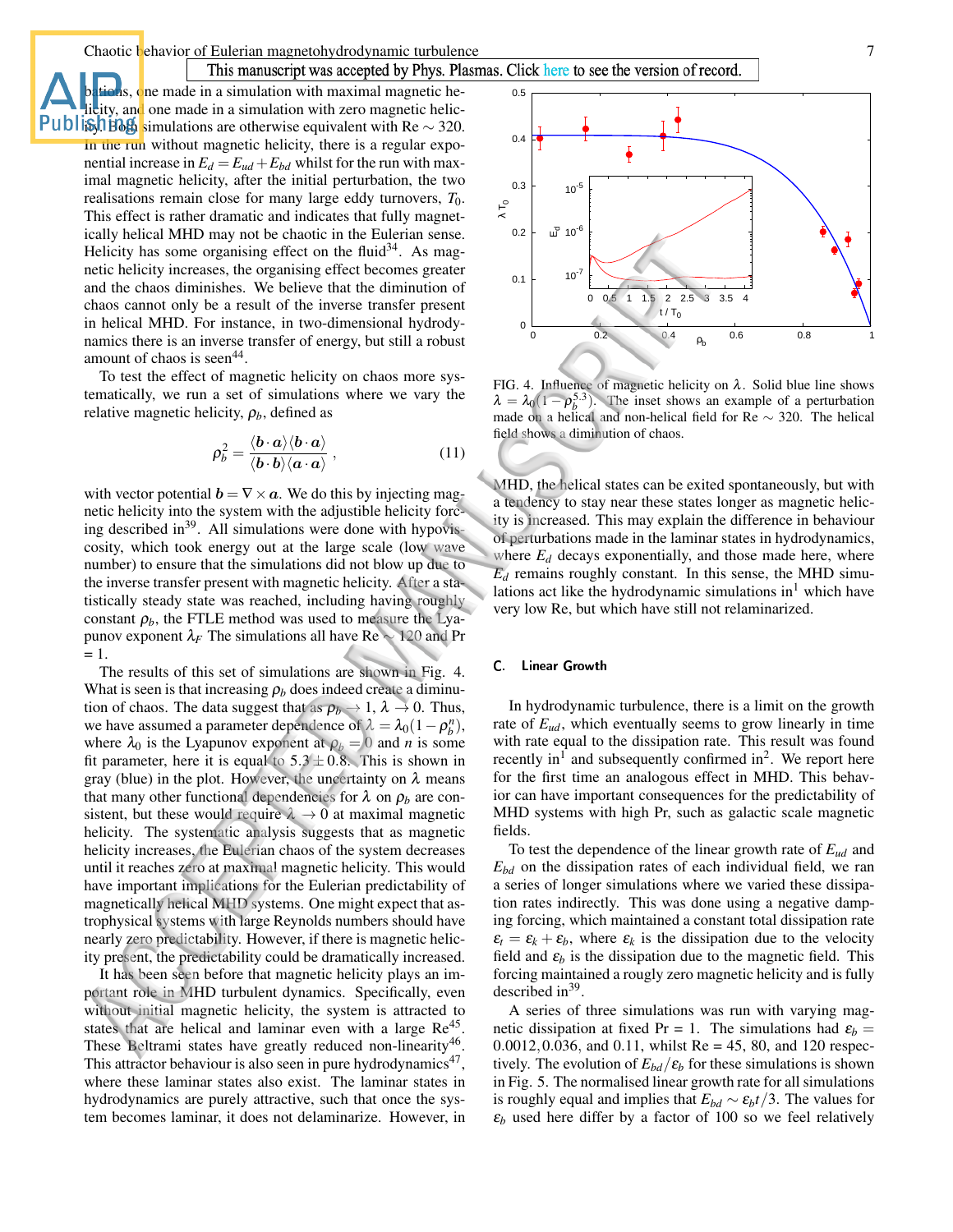rely.

#### This manuscript was accepted by Phys. Plasmas. Click here to see the version of record.

fident that this linear relation is based upon the magnetic sipation. This resolves the question raised in Section IA, **Publishing** on which dissipation rate did the linear growth rate



FIG. 5. Linear growth of  $E_{bd}/\varepsilon_b$ . Leftmost line has Re = 120  $\varepsilon_b$  = 0.11, middle has Re = 80  $\varepsilon_b$  = 0.036, rightmost has Re = 45  $\varepsilon_b$  = 0.0012. Dotted line shows  $E_{bd}/\epsilon_b \sim t/3$ .

These simulations also show eventual linear growth of *Eud*. This has the same form as in the hydrodynamic simulations of<sup>1,2</sup> and is not shown here. For the growth of  $E_{ud}$  it is difficult to distinguish whether the behaviour is based on  $\varepsilon_k$  or  $\varepsilon_i$ , because the two values tended to be close. We suspect it is the former, and this would be more appealing symmetrically, but the difference is less pronounced in the values of the data. This is because it is difficult in practice to get  $\varepsilon_b/\varepsilon_k \gg 1$ .

The fact that the exponential growth of both fields is the same, whilst the linear growth at late times is different suggest that they are caused by fundamentally different processes. Or at least they come from different aspects of dynamical systems theory, and that these processes are controlled by different variables.

That eventually  $E_{ud}$  and  $E_{bd}$  have differing linear growth rates is a new and very interesting result in our opinion, with important implications for predictability. Specifically, if  $\varepsilon_b \rightarrow 0$ , as happens for high Pr<sup>35,36</sup>, whilst the magnetic field still has a significant amount of energy in it, the predictability time would diverge. Also, since there are differing growth rates, the difference of one field may become saturated whilst the difference in the other field remains small. For example, even if velocity fields  $u_1$  and  $u_2$  are completely different, the corresponding magnetic fields  $b_1$  and  $b_2$  can still be very similar. Physically, this means that similar magnetic fields can have vastly different velocity fields associated with them in MHD.

#### D. FSLEs

As an alternative to the direct method, the level of chaos can be quantified using finite size Lyapunov exponents (FSLEs)<sup>48</sup>.

These should not be confused with FTLEs. These FSLE are defined by the time  $T(\delta)$  that it takes for an error of size  $\delta$  to grow by a factor *r*. Using this, an FSLE Lyapunov exponent can be defined  $\Lambda(\delta) = \ln(r)/T(\delta)$ . For small  $\delta, \Lambda = \lambda$ .

A set of five simulations was performed for three different Reynolds numbers  $Re = 80$ , 155, and 670, each with  $Pr = 1$ . After an initial small perturbation, the time taken for the perturbation to grow by a factor *r* was measured and an average of these times was taken across the set of five simulations. The velocity and magnetic fields were treated separately and  $\Lambda(\delta)$ for each is shown in Fig. 6 and Fig. 7 respectively. For each field,  $\delta$  is nondimensionalised by the rms quantity of the relevant field. Similarly, the FSLE  $\Lambda(\delta)$  is non-dimensionalised by the relevant timescale  $T_i = E_i / \varepsilon_i$ , where  $E_i$  is the energy of that field and  $\varepsilon_i$  the dissipation due to that field.



FIG. 6. FSLE for the velocity field. Main plot dashed line shows *∼* <sup>δ</sup> *−*2 , inset dashed line is a straight line. Main plot is log-log, inset is linear. 0.01 v has  $Re = 80$ , 0.005 v has  $Re = 155$ , 0.00125 v has  $Re = 670$ . Time  $T_k = E_u / \varepsilon_k$ , and *U* is the rms velocity.



FIG. 7. FSLE for the magnetic field, parameters same as in Fig. 6. Time  $T_b = E_b / \varepsilon_b$ , and *B* is the rms magnetic field value.

The main plot of Fig. 6 and Fig. 7 presents  $\Lambda(\delta)$  with loga-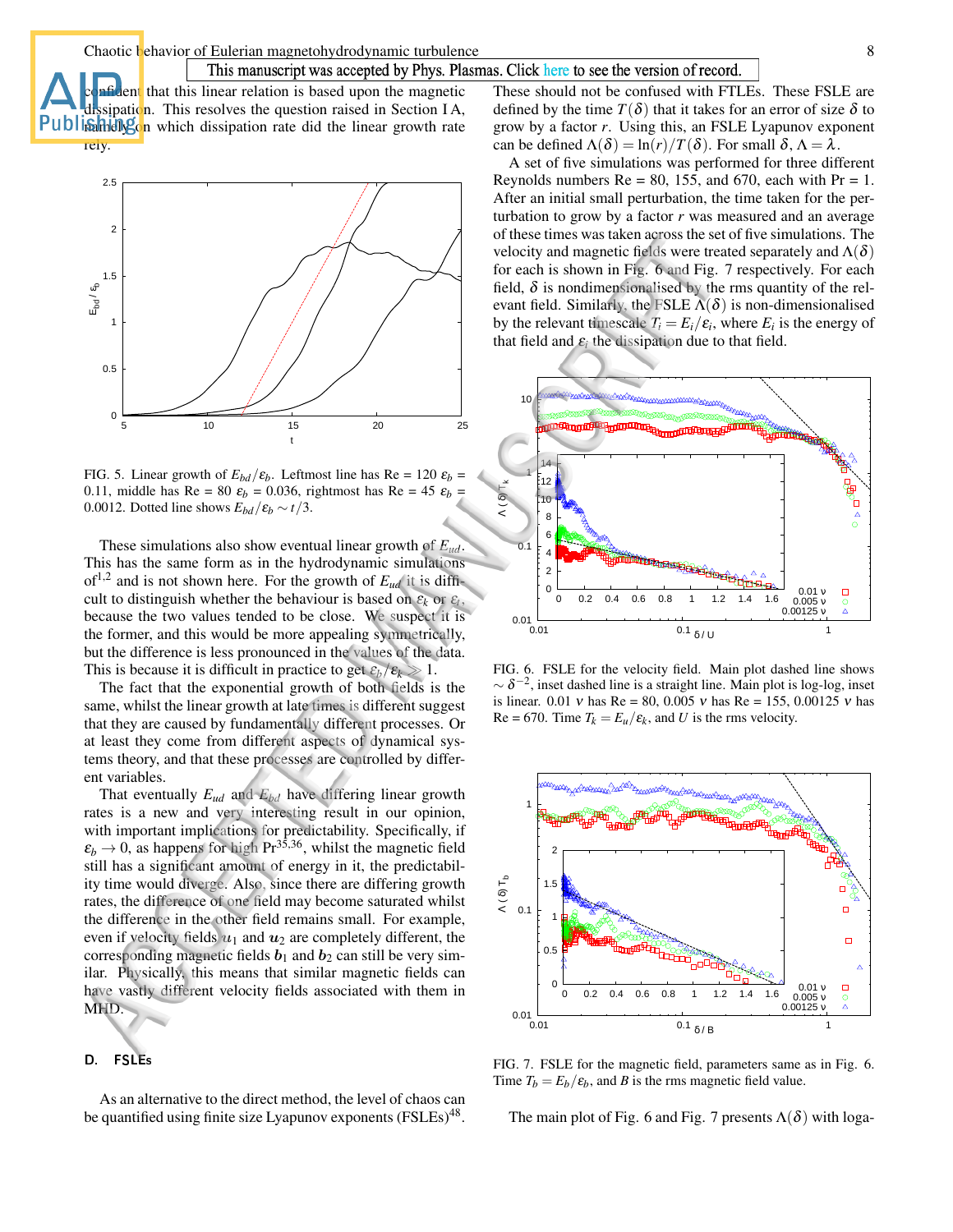**hince** scales, whilst the inset is the same data presented with linear scales. In the logarithmic plot, a scaling of  $\Lambda(\delta) \sim \delta^{-2}$ Publis shown as a dashed line. Lorenz has suggested that for fluid turbulence a disturbance in the inertial range will grow with rate equal to the local eddy turnover time $49$ . This eventually predicts that  $\Lambda(\delta) \sim \delta^{-22}$ . However, due to the interplay of the different fields and the potential presence of non-local interactions between the  $u$  and  $b$  fields, there is no great justification for this in MHD. The inset of the figures shows a linear fit to data which is closer over a larger range of values than the  $\delta^{-2}$  fit. The data is presented both linearly and logarithmically to facilitate comparison with hydrodynamic results. Although the fit  $\Lambda(\delta) \sim \delta^{-2}$  is good for hydrodynamic turbulence<sup>2</sup>, it is not especially good for MHD turbulence as can be seen in Fig. 6 and Fig. 7. Thus, there should be a different mechanism for the growth of disturbances in hydrodynamic turbulence as opposed to MHD. Whilst the relation  $\Lambda(\delta) \sim \delta^{-2}$  results in late linear growth of disturbances, the linear relation  $\Lambda(\delta) \sim \delta$  can also result in a restriction of the late growth rate.

> The shape of the FSLE plot is related to the later linear growth rate of  $E_{ud}$  and  $E_{bd}$ . This means that the slope onto which  $\Lambda(\delta)$  collapses should be dependent on the corresponding dissipation rate. Whilst the data is nosier than for hydrodynamics, this is again like all the previous data we have found. In both linear and logarithmic plots, the FSLE collapse onto a slope which is roughly independent of Re. This collapse is more consistent for the velocity field. The parameters used did not ensure a constant ratio  $\varepsilon_k/\varepsilon_b$ , which varies from 2 for Re  $= 80$  to 1/2 for Re  $= 670$ . As such, we are fairly confident that the relevant dissipation for determining the dynamics is that of the respective field and not the total dissipation. In this way, the fields, despite being dependent on each other non-linearly, have linear behaviour dictated by their own evolution.

The linear dependence of  $\Lambda$  on  $\delta$  implies that  $E_d(t)$  has a maximum growth rate which is proportional to the dissipation rate. This is shown by the following argument. In the region where  $\Lambda$  is a linear function of  $\delta$ ,  $\Lambda(\delta) = c - m\delta = \delta/\delta$  where *m* and *c* are positive constants. This last equality comes from a small expansion of *r* about 1 in the definition of  $\Lambda(\delta)$  =  $\ln(r)/T(\delta)$ . This differential equation is solved by

A

$$
\delta = \frac{c}{m + \left(\frac{c}{\delta_0} - m\right)e^{-ct}}\,,\tag{12}
$$

where  $\delta_0$  is the separation at  $t = 0$ . This gives  $E_d(t) = \delta^2/2$ a sigmoid shape, with maximum rate of growth when *E<sup>d</sup>* is at half of its maximum. The maximum of  $\delta$  is  $c/m$ . At  $\delta_0 = c/2m$ ,  $\partial_t E_d(0) = c^3/8m^2$ . Remembering the normalisation of  $\Lambda$  and  $\delta$  we redefine  $c = a/T_i$  and  $m = b/UT_i$ . From the simulation data presented in Fig. 6 and Fig. 7, we find that  $a = 6$  for the velocity field and  $a = 1.5$  for the magnetic field. In both cases,  $a/b = 1.5$ . The rms values are defined  $U^2 = 2E_k/3$  and  $B^2 = 2E_b/3$ . Thus, the maximum rate of growth for the relevant difference has

$$
\partial_t E_{id}(t) \le \frac{9a}{48} \varepsilon_i \,. \tag{13}
$$

For  $a = 6$ , this predicts a maximum of  $54/48\varepsilon_k$ , where  $54/48 = 1.125$  such that  $\partial_t E_{ud} \leq 1.125 \varepsilon_k$ . This value of 1.125 is very close to the 1.12 previously found in hydrodynamic turbulence<sup>1</sup>. This also implies that the magnetic field has  $\partial_t E_{bd} \leq 27/96 \varepsilon_b$ , with 27/96 close to the value of 1/3 previously found. This argument shows, as we said above, that  $E_d(t)$  has a maximum growth rate which is proportional to the dissipation rate.

A previous study of dynamics of systems with different timescales, of which MHD turbulence is definitely an example, looked at the study of both scales through the use of FSLE<sup>50</sup>. It concludes with a note that parametrization of the fast scales is not crucial and that the slow mode dynamics are dominant. In MHD turbulence, the dynamics of the velocity field are equivalent to the fast modes and the magnetic field to the slow modes. As such, we also predict that the velocity field can be successfully parametrized whilst still capturing the most important magnetic field dynamics, as is done in the static field approximation.

#### Influence of the Lorentz force

We further test our hypothesis that the chaos in the MHD system comes mainly from the velocity field evolution using the diagnostic tool of removing the Lorentz force. The MHD equations Eq. (1-2) can be changed to omit the action of the Lorentz force on the velocity field. Although this means that the fields no longer conserve energy, we use this as a diagnostic tool to disentangle the amount of chaos that comes from perturbations to each field. This has been performed in prior simulations of MHD turbulence investigating the inverse transfer of energy, finding that this Lorentz force term is not necessary for inverse transfer to persist<sup>51</sup>. In our simulations, if the energy spectra when decreasing with wave number were approximated as following  $k^{-n}$ , the *n* for both fields was somewhat smaller than for an equivalent simulation with a Lorentz force.

We perform a simulation using the adjustible helicity forcing as described previously for  $Pr = 1$  with  $v = 0.01$  and Re = 74, where we have removed the Lorentz force  $(\nabla \times \mathbf{b}) \times \mathbf{b}$ . This makes the magnetic field equation linear. Even with the Lorentz force, the non-linearity for *b* in the MHD equations comes entirely from *u*. In this case, the magnetic field alone cannot produce chaos or turbulence, but this gets input from *u*. Either the magnetic or velocity field can be perturbed individually. Both perturbations were made from identical instances of the fields. Because of the decoupling of the velocity field from the magnetic field a magnetic field perturbation would never induce a velocity perturbation but a velocity field perturbation can induce a magnetic perturbation.

When the magnetic field was perturbed with the Lorentz force removed, the magnetic field perturbation can remain relatively stable for many large eddy turnover times. The ad hoc removal of the Lorentz force is sometimes done in seed dynamo simulations, where it is argued that the magnetic field is too small to affect the velocity field. Because of this tendency, the Reynolds number used was a modest 74, otherwise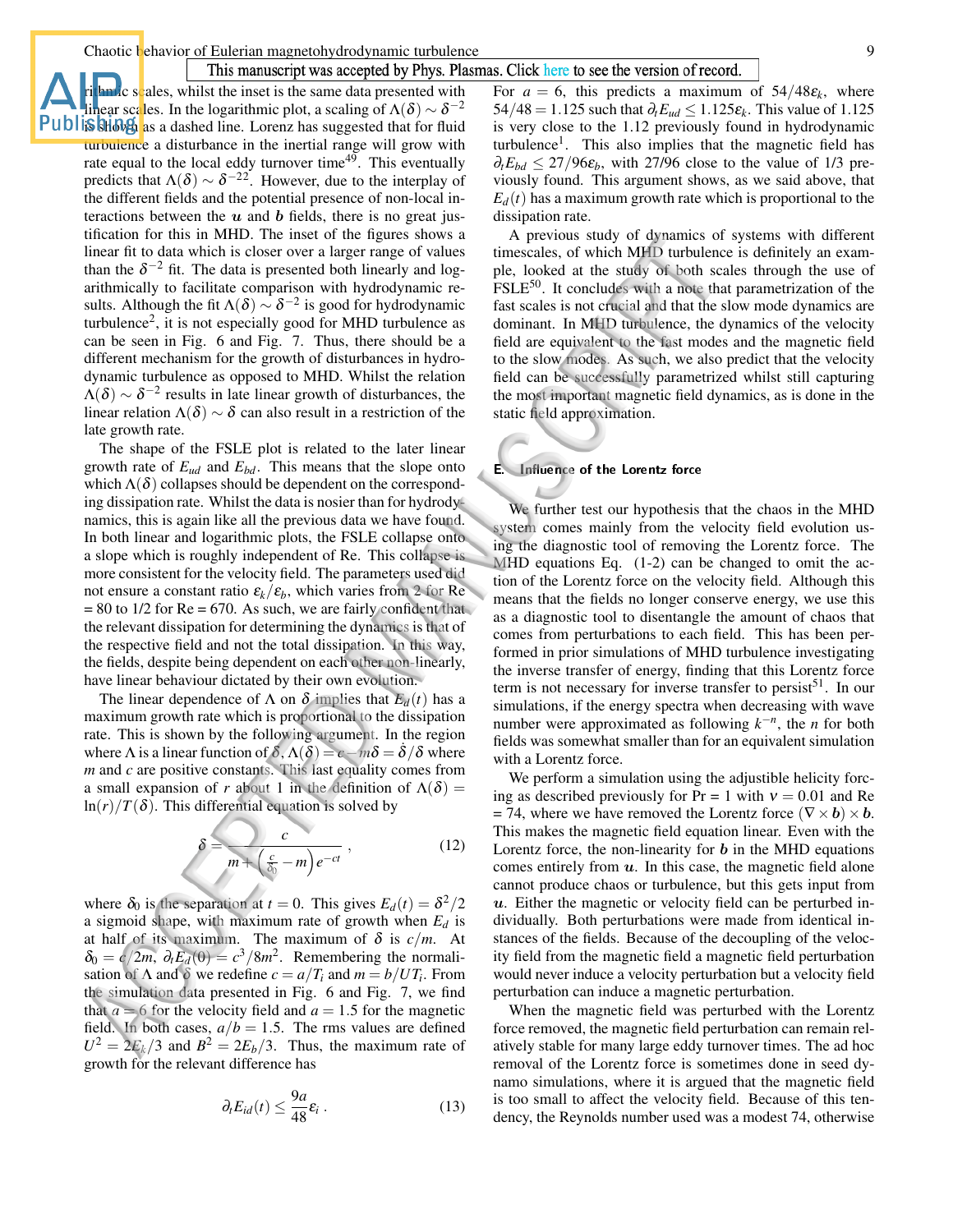magnetic field has a tendency to accumulate energy indefintely. However, in simulations which did have an unphysical **Publishing** al growth of magnetic energy<sup>51</sup>, the perturbation in the magnetic field grew no faster than the magnetic field itself did.

> When the velocity field was perturbed with the Lorentz force removed both magnetic and velocity fields diverged at the same rate, which agrees with our interpretation that it is the velocity field which drives the chaos.

> Although the results in Fig. 3 are noisier than for hydrodynamic turbulence, this diagnostic tool of removing the Lorentz force is another result which supports our theoretical argument in Section I A. Namely, it also shows that the chaotic properties are dominated by the velocity field properties, here being the dependence on  $1/\tau$  as opposed to any other timescales. This diagnostic tool also shows that the magnetic field itself is not chaotic. This is important for simulations where the Lorentz force is removed by affecting the statistics, such as in seed dynamo simulations.

> In the absence of a Lorentz force, the velocity field behaves the same as in hydrodynamic turbulence. Since, by removing the Lorentz term, our results are not significantly changed, we can state that the chaos in the system with a magnetic field is not significantly different to that without it. As such, our prior assumptions that the magnetic field should not affect the chaos greatly are in agreement with our results, and are strengthened by them.

#### IV. DISCUSSION AND CONCLUSION

The data presented here include Pr which cover three orders of magnitude. Although many of the results here are found to be independent of magnetic Prandtl number, there is direct comparison with many physical systems. Here we look at some of them in turn and see how our measurements can be useful for their further study.

In toroidal plasmas, such as those found in tokamak reactors, Pr is expected to be on the order of  $100^{52,53}$ . However, the turbulence is strongly confined and should be greatly affected by the boundary conditions, as such, an assumption of homogeneity and isotropy will not capture the full dynamics. There may be other practical reasons not to apply MHD as a model for the plasmas in tokamak reactors. Even so, the level of chaos in the system should be related to the generation of instabilities in the flow. These instabilities can affect the confinement of the plasma. As well, the level of instability should be affected by the level of inverse cascade, which is greater at increased Rm.

Accretion disks around black holes and neutron stars are predicted to have regions where Pr is close to unity<sup>54</sup>. Though these should be affected by relativistic effects, if the results in this paper extend beyond the Prandtl number range of our simulations they may also apply to more typical accretion disks. By understanding the ratio of the dissipations, we can understand the relative importance of ion and electron heating in these systems which has an effect on the luminosity and thus their observational characteristics. In regions with greater

chaos of the particles, those regions with lower Kolmogorov microscale time and lower magnetic helicity, the process of accretion should be reduced. If particles are, on average, moving together and not drifting apart exponentially, there should be a longer time for them to accrete. As such, in any accretion disk, we expect that the accretion rate should be increased by magnetic helicity and  $\tau$ . Indeed, simulations have shown already that accretion disks are associated with turbulent dynamo action, which is also associated with magnetic helicity<sup>34</sup>. Thus, an increased accretion rate should be associated with diminution of chaos, here consistent with increased magnetic helicity.

Understanding the chaos seen in MHD turbulence is important for understanding the scope for prediction of turbulent conducting fluids. The findings here may also be applicable to coupled dynamical system where there is a direct non-linearity for only one of the fields and multiple relevant timescales.

Our extension of the Ruelle prediction to MHD that <sup>λ</sup> *∼*  $1/\tau$  is most consistent with our own data. We conclude that this is because the MHD equations are directly non-linear only in *u* and indirectly through the coupling for *b*. We have also confirmed previous findings that show magnetic helicity results in a diminution of chaos and further predict that a fully magnetically helical system should have zero Lyapunov exponent, although these previous findings were not found in  $DNS^{55,56}$ .

One of the most interesting results is the new finding that the growth of both  $E_{ud}$  and  $E_{bd}$  becomes linear with rates that depend on the dissipation rate of the relevant field. This may apply more generally to non-linearly coupled fields. Specifically in the case of high Pr, where  $\varepsilon_k$  becomes dominant and  $\varepsilon_b$ very small, then this has important implications for the long term predictability of galactic plasmas and magnetic fields. For high Re, we should expect  $\lambda$  to be very large and that any small scale error should grow in size very quickly and so the the separation between the two fields will enter the linear regime very quickly. Thus, any predictability time will be dominated by  $E/\varepsilon$  for the relevant field. For magnetic fields, this can become extremely large, and if there is a large amount of magnetic helicity in the system, then the predictability time of the magnetic fields can become very long.

#### ACKNOWLEDGMENTS

We thank Mairi E. McKay for helpful discussion. This work has used resources from ARCHER<sup>57</sup> via the Director's Time budget. This work used the Cirrus UK National Tier-2 HPC Service at EPCC<sup>58</sup> funded by the University of Edinburgh and EPSRC (EP/P020267/1). R.D.J.G.H is supported by the U.K. Engineering and Physical Sciences Research Council (EP/M506515/1), D.C. is supported by the University of Edinburgh. A.B. acknowledges funding from the U.K. Science and Technology Facilities Council.

 ${}^{2}$ G. Boffetta and S. Musacchio, Phys. Rev. Lett. 119, 054102 (2017).

<sup>&</sup>lt;sup>1</sup>A. Berera and R. D. Ho, Phys. Rev. Lett. **120**, 024101 (2018), arXiv:1704.01042.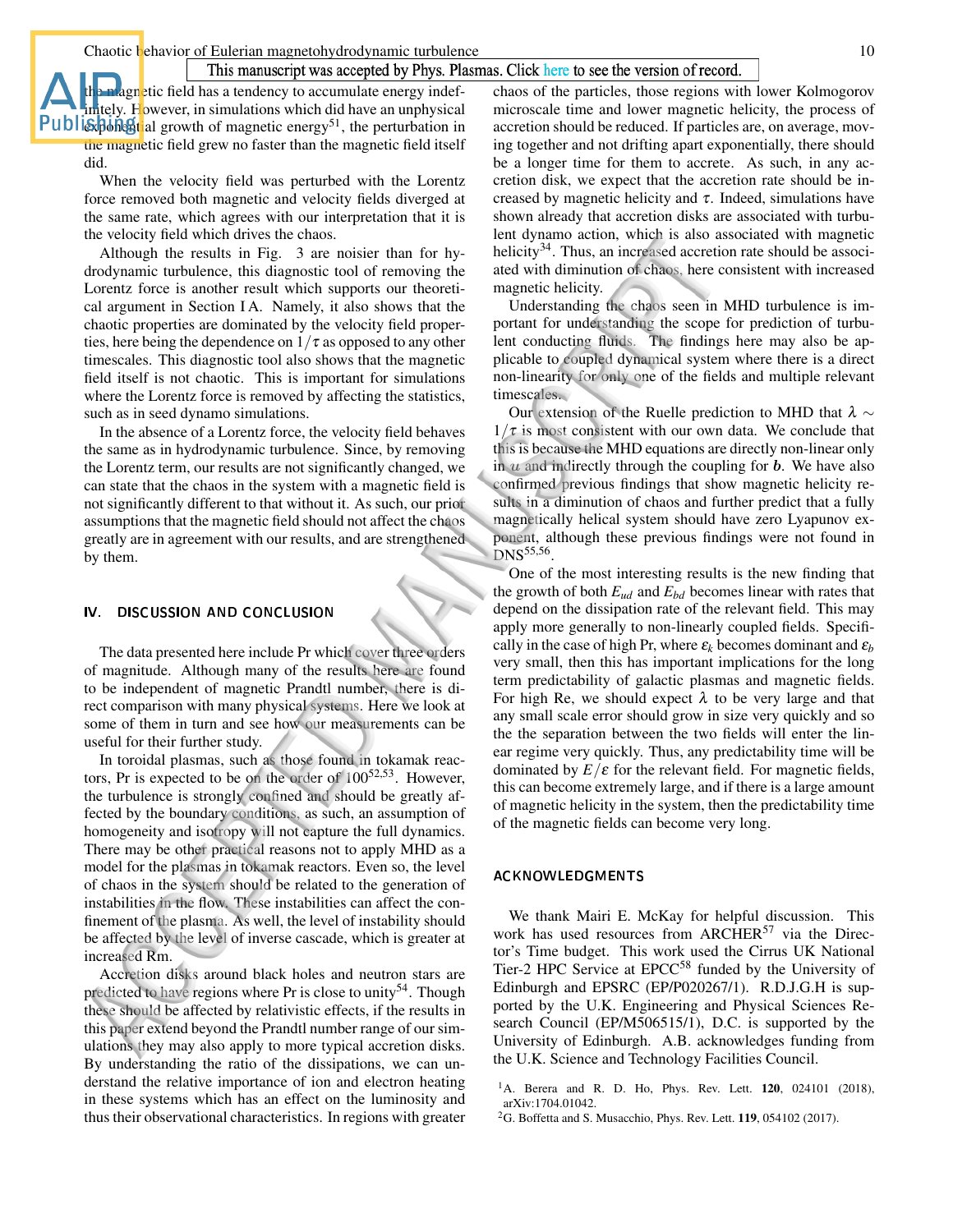#### **2delle, Phys. Lett. 72A,** 81 (1979).

A. Crisanti, M. H. Jensen, G. Paladin, and A. Vulpiani, J. Phys. A: Math. Gen**ro**, 6943 (1993).

- <sup>5</sup>D. Biskamp, *Magnetohydrodynamic turbulence* (Cambridge Univ. Press, 2003).
	- <sup>6</sup>B. B. Kadomtsev and O. P. Pogutse, Sov. Phys. JETP 38, 283 (1974).
	- <sup>7</sup>H. R. Strauss, Phys. Fluids. **19**, 134 (1976).
	- <sup>8</sup>G. P. Zank and W. H. Matthaeus, Physics of Fluids A: Fluid Dynamics 5, 257 (1993).
	- <sup>9</sup>A. Brandenburg, The Astrophysical Journal 550, 824 (2001).
	- <sup>10</sup>A. Alexakis, P. D. Mininni, and A. Pouquet, Astrophys. J. 650, 335343  $^{(2006)}$ .<br><sup>11</sup>A. *A*
	- Alexakis and L. Biferale, Physics Reports (2018). https://doi.org/10.1016/j.physrep.2018.08.001.
	- <sup>12</sup>J. H. Misguich and R. Balescu, Plasma Phys. **24**, 289 (1982).
	- <sup>13</sup>J. H. Misguich, R. B. H. L., Pecsell, T. Mikkelsen, S. E. Larsen, and Q. Xiaoming, Plasma Phys. Controlled Fusion 29, 825 (1987).
	- <sup>14</sup>A. Wolf, J. B. Swift, H. L. Swinney, and J. A. Vastano, Physica D 16, 285 (1985).
	- <sup>15</sup>W. Huang, W. X. Ding, D. L. Feng, and C. X. Yu, Phys. Rev. E 50, 1062 (1994).
	- <sup>16</sup>J. Kurths and H. Herzel, Solar Phys. 107, 39 (1986).
	- <sup>17</sup>R. Grappin, J. Leorat, and A. Pouquet, J. de Physique **47**, 1127 (1986).
	- <sup>18</sup>M. Yamada and K. Ohkitani, J. Phys. Soc. Jpn. 56, 4210 (1987).
	- <sup>19</sup>C. Y. Tu and E. Marsch, Space Science Reviews 73, 1 (1995).
	- <sup>20</sup>M. L. Goldsteinand, D. A. Roberts, and W. H. Matthaeus, Annual review of astronomy and astrophysics 33, 283 (1995).
	- $21$ S. A. Balbus and J. F. Hawley, Reviews of modern physics 70, 1 (1998).
	- $22$ M. M. M. Low and R. S. Klessen, Reviews of modern physics  $76$ ,  $125$ (2004).
	- <sup>23</sup>P. Goldreich and S. Sridhar, ApJ 438, 763 (1995).
	- <sup>24</sup>M. M. M. Low, ApJ 524, 169 (1999).
	- <sup>25</sup>D. Biskamp, Astrophysics and Space Science 242, 165 (1996).
	- <sup>26</sup>M. Yamada, R. Kulsrud, and H. T. Ji, Reviews of Modern Physics 82, 603 (2010).
	- $27$ M. Mirmomeni and C. Lucas, Space Weather 7, S07002 (2009).
	- <sup>28</sup>B. B. Karak and D. Nandy, ApJ Lett. 761, L13 (2012).
	- <sup>29</sup>R. S. Weigel, A. J. Klimas, and D. Vassiliadis, J. Geophys. Res. 108, 1298 (2003).
	- <sup>30</sup>T. Amari, A. Canou, and J. Aly, Nature **514**, 465 (2014).
	- <sup>31</sup>A. N. Kolmogorov, *Dokl. Akad. Nauk SSSR*, 30, 301 (1941).
- <sup>32</sup>P. Mohan, N. Fitzsimmons, and R. D. Moser, Phys. Rev. Fluids 2, 114606 (2017).
- <sup>33</sup>L. Biferale, G. Boffeta, A. Celani, B. J. Devenish, A. Lanotte, and F. Toschi, Phys. Fluids 17, 115101 (2005).
- <sup>34</sup>A. Brandenburg and K. Subramanian, Phys. Reports 417, 1 (2005).
- <sup>35</sup>M. McKay, A. Berera, and R. Ho, Phys. Rev. E 99, 013101 (2019).
- <sup>36</sup>A. Brandenburg, ApJ 791, 12 (2014).
- <sup>37</sup>S. R. Yoffe, Ph.D. thesis, University of Edinburgh (2012), arXiv:1306.3408.
- <sup>38</sup>M. F. Linkmann, Ph.D. thesis, University of Edinburgh (2016), http://hdl.handle.net/1842/19572.
- <sup>39</sup>M. E. McKay, M. Linkmann, D. Clark, A. A. Chalupa, and A. Berera, Phys. Rev. Fluids 2, 114604 (2017).
- <sup>40</sup>E. Ott, *Chaos in Dynamical Systems* (Cambridge Univ. Press, 2002).
- <sup>41</sup>J. Kurths and A. Brandenburg, Phys. Rev. A 44, R3427(R) (1991).
- <sup>42</sup>The data is publically available, see http://datashare.is.ed.ac.uk. <sup>43</sup>N. F. Loureiro, R. Samtaney, A. A. Schekochihin, and D. A. Uzdensky,
- Phys. Plasmas 19, 042303 (2012).
- <sup>44</sup>G. Boffetta and S. Musacchio, Phys. Fluids 13, 1060 (2001).
- <sup>45</sup>V. Dallas and A. Alexakis, Phys. Fluids 27, 045105 (2015).
- <sup>46</sup>S. Servidio, W. H. Matthaeus, and P. Dmitruk, Phys. Rev. Lett. 100, 095005 (2008).
- $^{47}$ M. F. Linkmann and A. Morozov, Phys. Rev. Lett. 115, 134502 (2015).
- 48E. Aurell, G. Boffetta, A. Crisanti, G. Paladin, and A. Vulpiani, J. Phys. A: Math. and Gen. 30, 1 (1997).
- <sup>49</sup>E. N. Lorenz, Tellus **21**, 289 (1969).
- <sup>50</sup>G. Boffetta, A. Crisanti, F. Paparella, A. Provenzale, and A. Vulpiani, Physica D 116, 301 (1998).
- $5<sup>1</sup>A$ . Berera and M. Linkmann, Phys. Rev. E 90, 041003 (2014).
- <sup>52</sup>K. Itoh, S. I. Itoh, A. Fukuyama, M. Yagi, and M. Azumi, J. Phys. Soc. Jpn. 62, 4269 (1993).
- $^{3}$ J. Mendonca, D. Chandra, A. Sen, and A. Thyagaraja, Phys. Plasmas 25, 022504 (2018).
- $54$ S. A. Balbus and P. Henri, ApJ 674, 408 (2008).
- <sup>55</sup>E. Zienicke, H. Politano, and A. Pouquet, Phys. Rev. Lett. 81, 4640 (1998).
- <sup>56</sup>D. F. Escande, P. Martin, S. Ortolani, A. Buffa, P. Franz, L. Marrelli, E. Martines, G. Spizzo, S. Cappello, A. Murari, *et al.*, Phys. Rev. Lett. 85, 1662 (2000).
- <sup>57</sup>ARCHER, http://www.archer.ac.uk.
- <sup>58</sup>Cirrus, http://www.cirrus.ac.uk.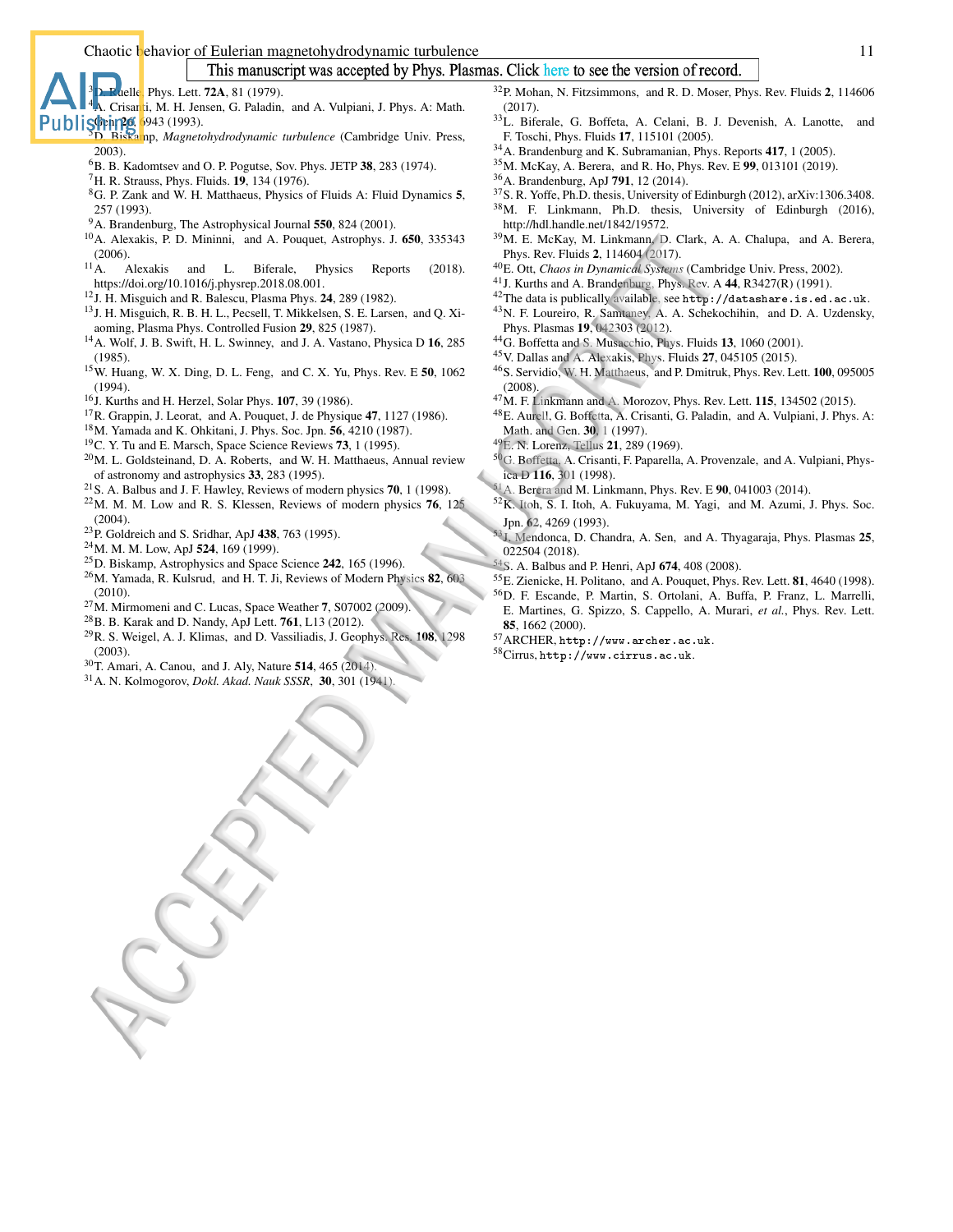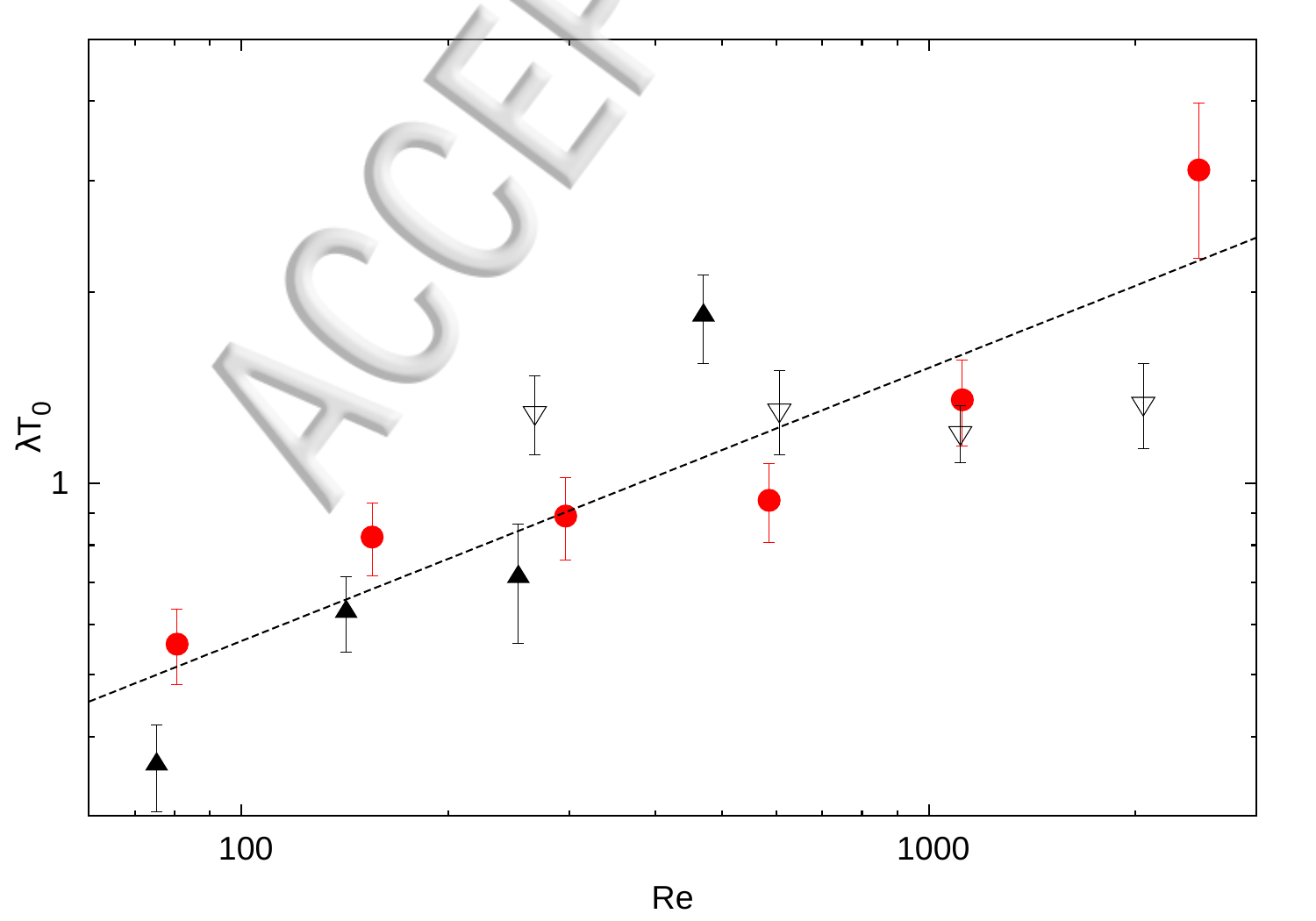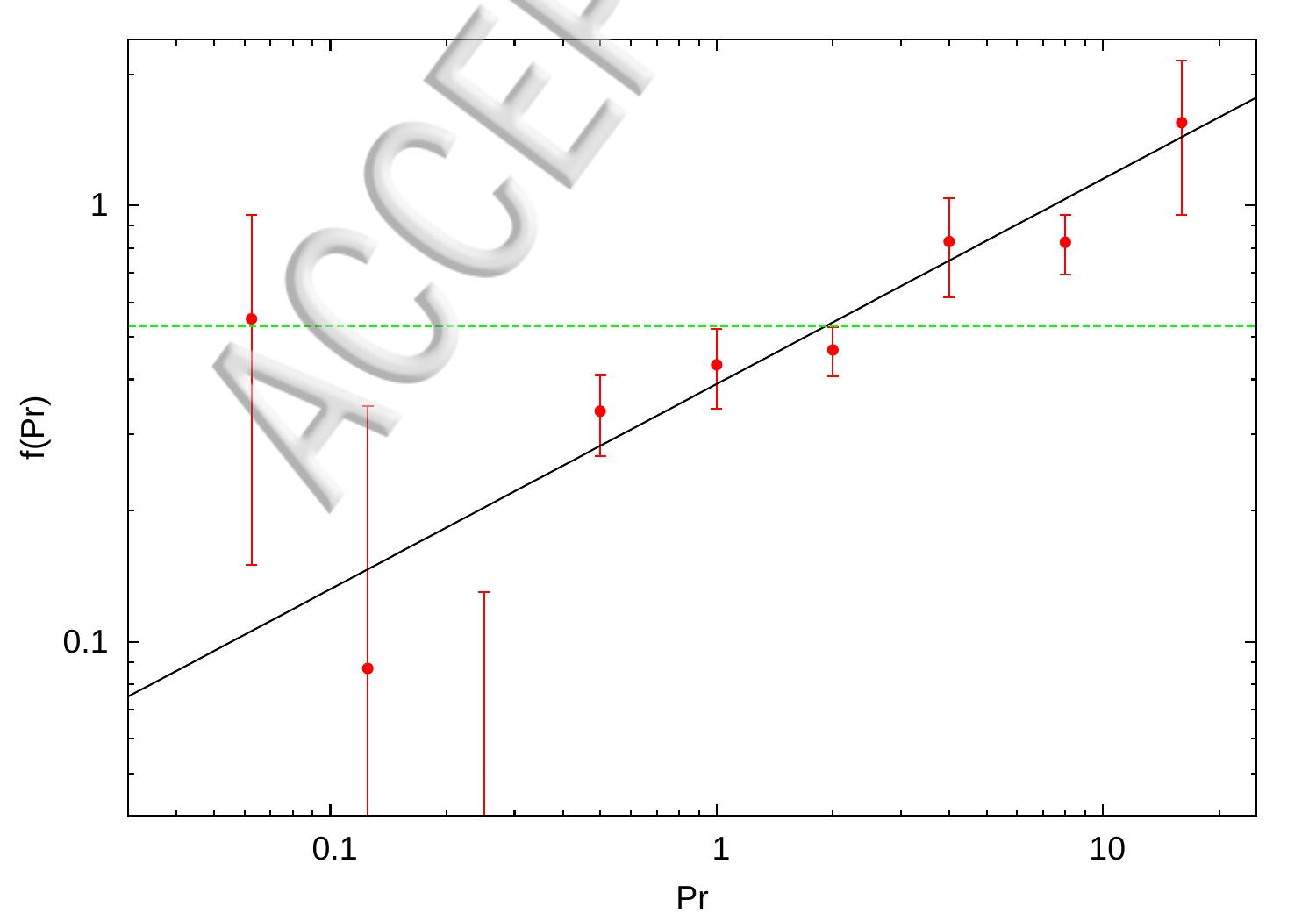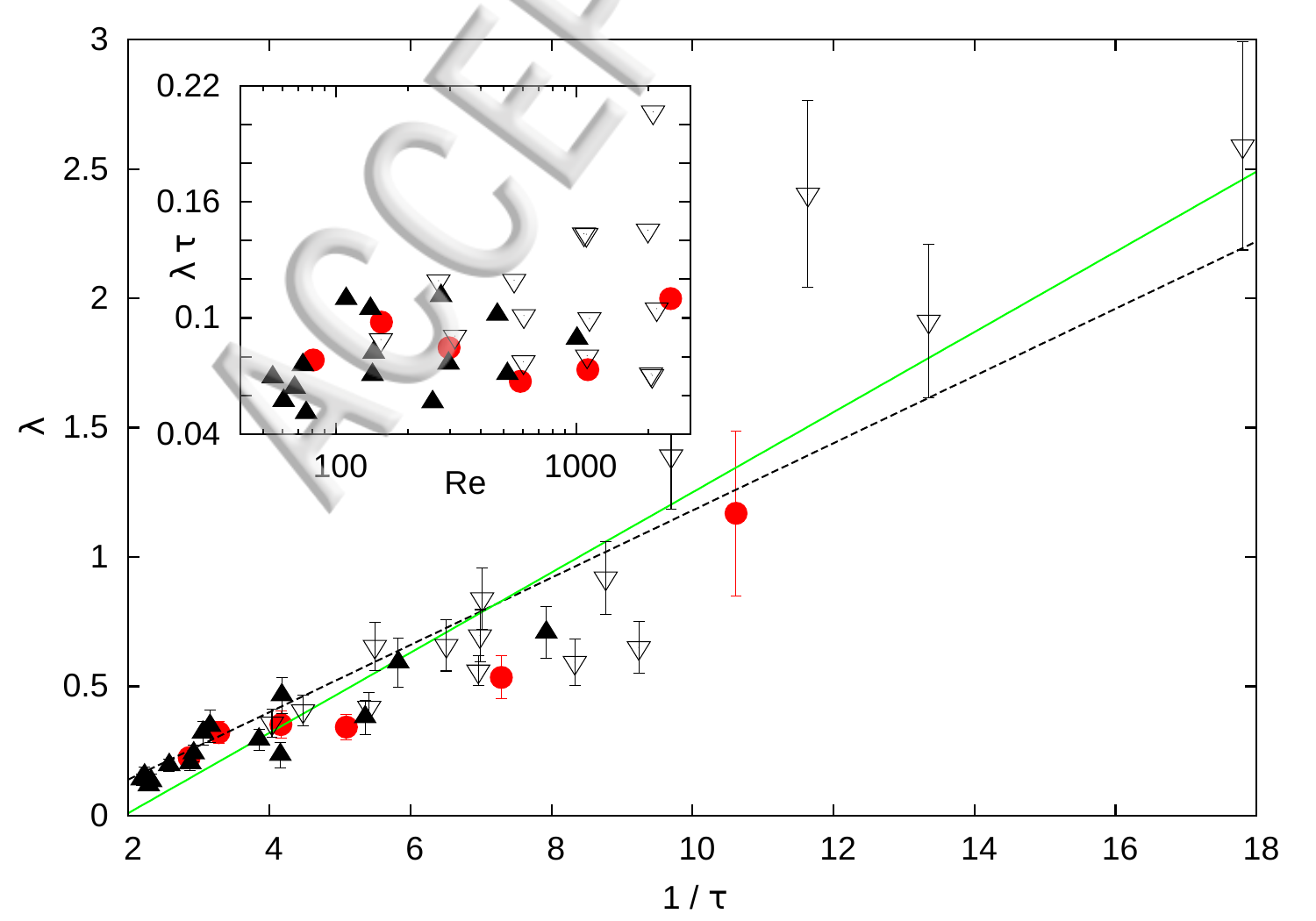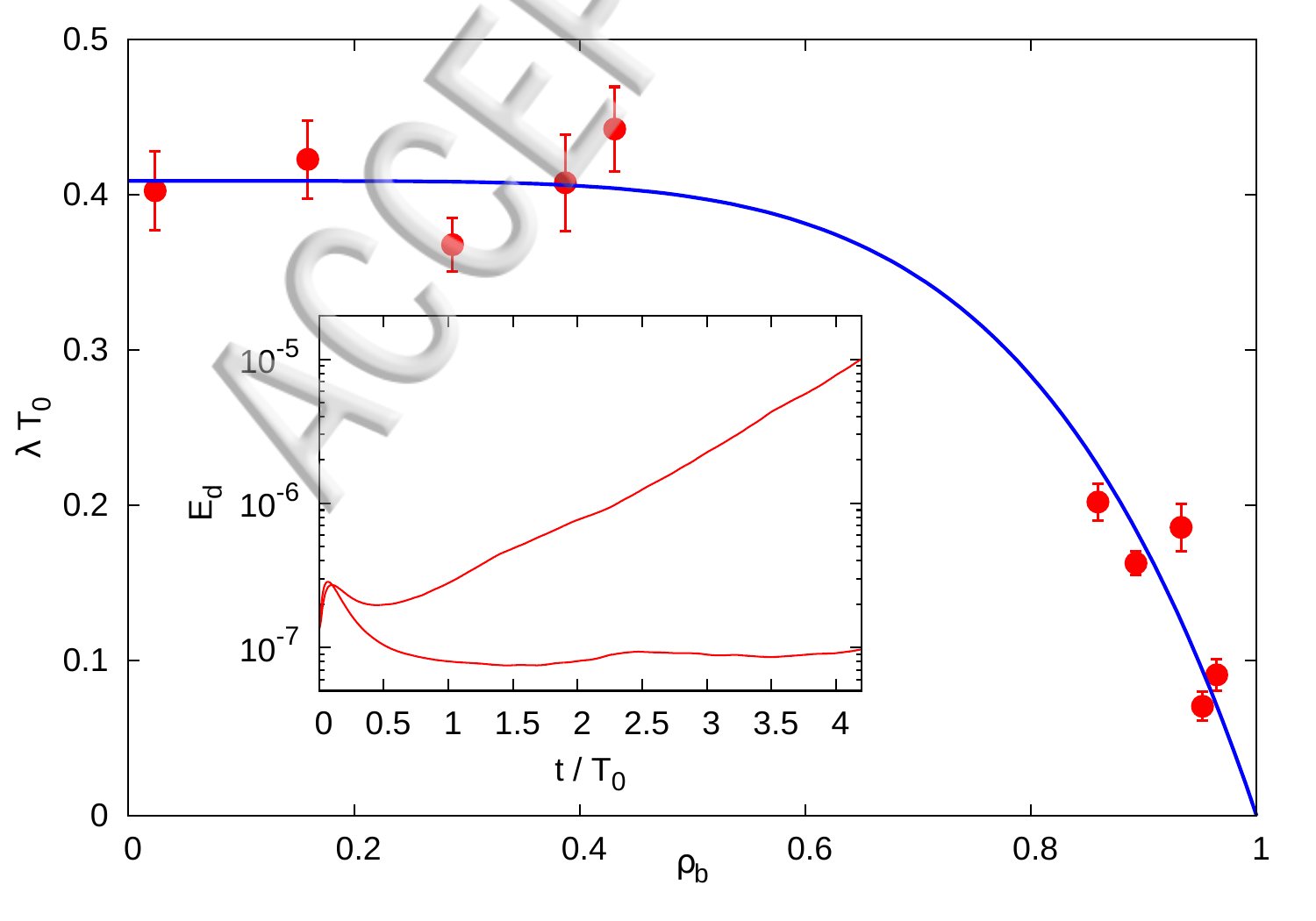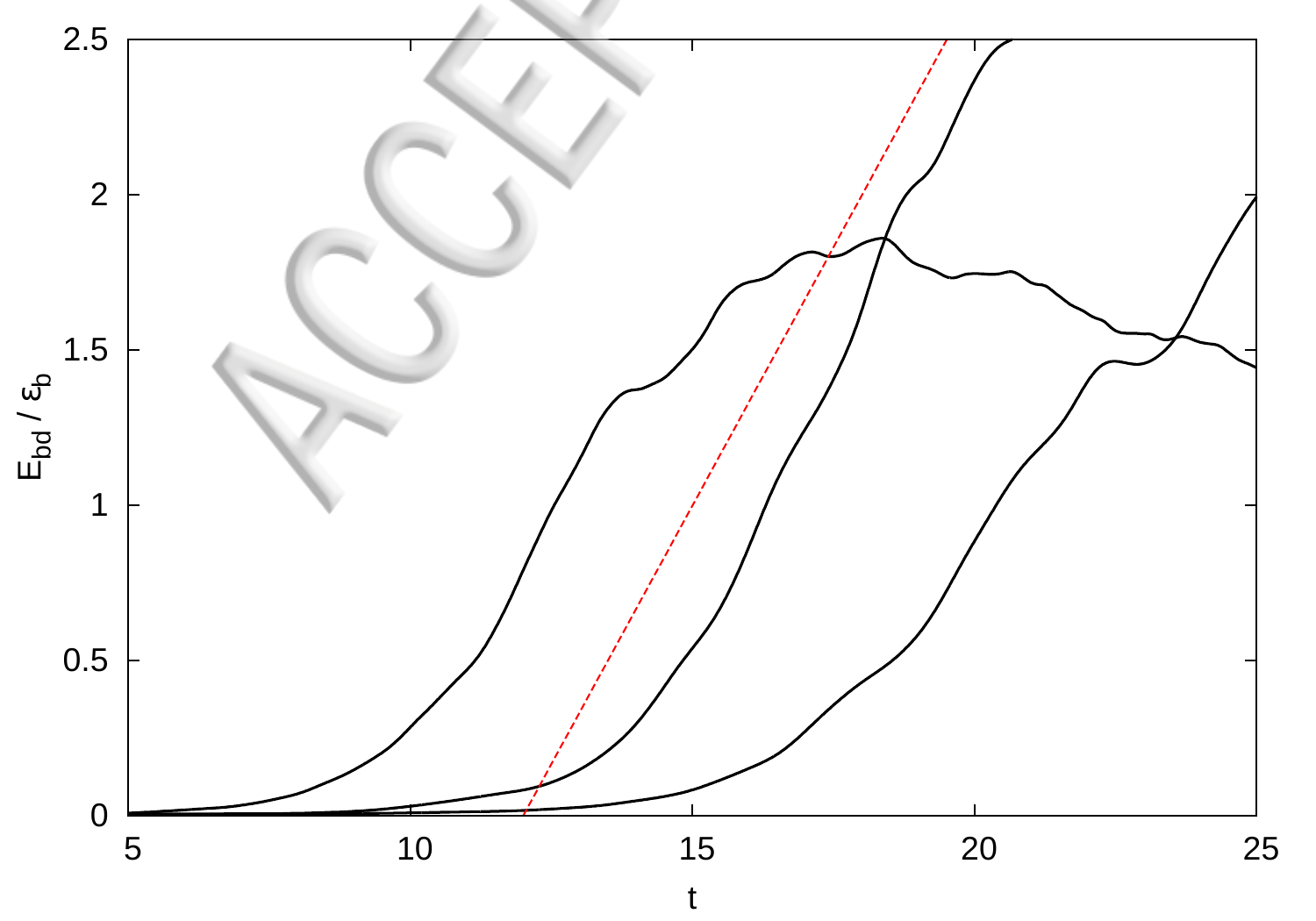